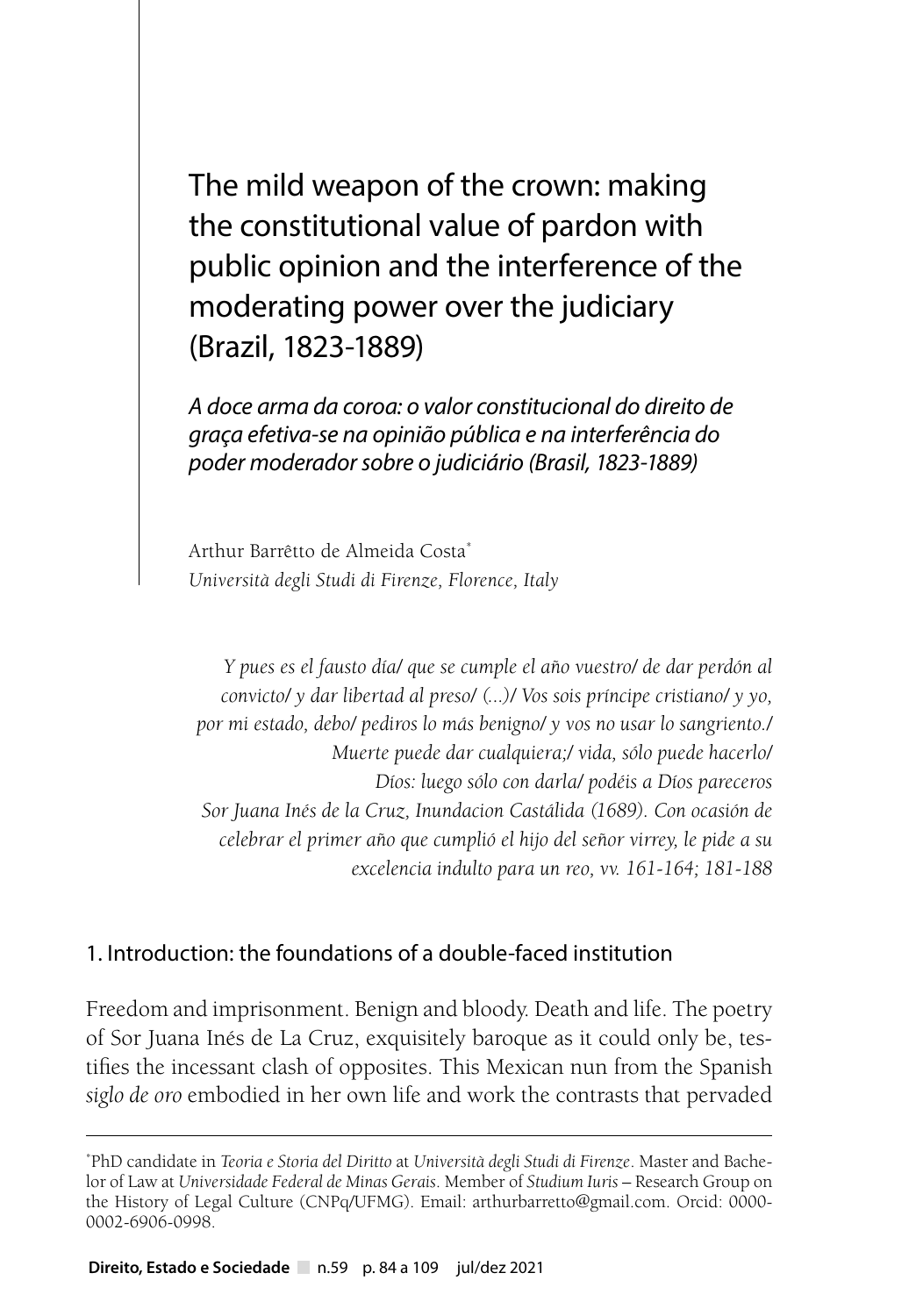her poems: writer of pieces of religious devotion and ardent love, a Mexican native in the court of the Spanish viceroys, a scholarly and intellectual woman in a world dominated by men. In the verses cited at the epigraph to this work, Sor Juana appeals to the son of the viceroy of New Spain, in his first birthday, to pardon a man about to go to the gallows. The boy, though less than a year old, was already lavishly covered by titles and riches; yet, as the nun bravely pointed out, anyone could take life – even a one-year-old baby – but only God, who came to the world himself as a fragile baby in a manger, could give life. Pardon was able to encapsulate these contrasts and make alike the rich and the poor babies, king and God, the doomed and the powerful, by allowing them to spare the life of a helpless man.

Regardless of the stimulating theological and artistic dimensions of mercy, my interest here will be on its legal features. Yet, even in law, royal pardon is a compound of opposites. I am referring to its dubious nature as both a feature of criminal and constitutional law. Pardon, as the suspension of punishment, obviously lies in the field of criminal law. Previous studies, referring to multiple times and jurisdictions, showed how pardon can introduce new attenuating circumstances<sup>1</sup>, help to cope with habits of private negotiation<sup>2</sup>, take into consideration social norms and moral<sup>3</sup>, ease prison management<sup>4</sup>, pave the way for the creation of parole<sup>5</sup>, among several other connections with state punishment. However, pardon has also an important constitutional value: it showed the magnanimity of the ruler<sup>6</sup>, it was a valuable tool for the administration of revolts<sup>7</sup>, it could deliver transitional justice<sup>8</sup> and rendered the executive branch able to bypass legislative inaction<sup>9</sup>. After all, royal clemency is a display of discretionary power that is problematic even today<sup>10</sup>.

- 4 STRANGE, 2016.
- 5 KOTKAS, 2007; STRONATI, 2009; STRANGE, 2016.
- 6 GAUVARD, 1995; 2011.

8 NUBOLA, 2011; FOCARDI, 2011.

10 SERRAINO, 2019.

Direito, Estado e Sociedade n. 59 jul/dez 2021

<sup>1</sup> ALESSI, 2007, p. 93; GRUPP, 1963.

<sup>2</sup> BELLABARBA, 1999.

<sup>3</sup> STRANGE, 2010.

<sup>7</sup> DORRIS, 1928; HARVEY, 1965; LUGO, 2015; SCHEUTZ, 2011; SNYDER, 1971.

<sup>9</sup> Especially for the abolition of death penalty (STRONATI, 2009; DE BROUWER, 2009; RI-BEIRO, 2005).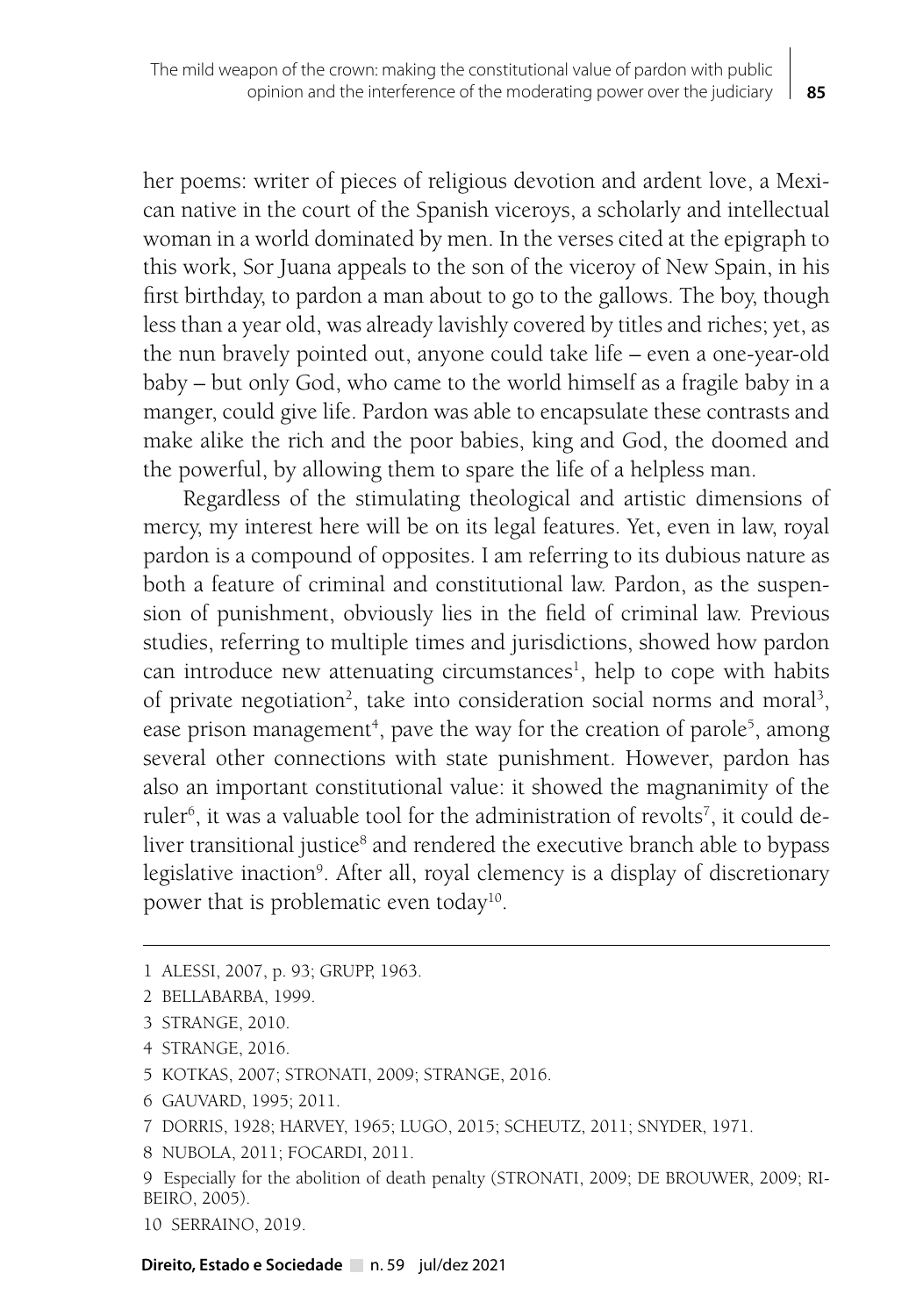These constitutional features generally tended to be seen as anomalies after the great criminal reforms of the  $18<sup>th</sup>$  and  $19<sup>th</sup>$  centuries. Conversely, in the Early Modernity, pardon was a fundamental part of the very logic of criminal law<sup>11</sup>. The penalties that were so stark back then must be compensated by the providential mercy of the sovereign; statutory law would instill fear, and the magnanimity of the monarch would be repaid by love from the citizens. The cycle would allow the political power to rule its citizens through a constant duality<sup>12</sup>. The modern way of thought rejected this reasoning, claiming that penalties had to be softer and more certain; pardon would undermine this task. This led prominent figures of 18<sup>th</sup>-century reformism to reject that royal mercy would be needed in a well-designed system of criminal law; famously, Beccaria claimed that pardon was the most beautiful prerogative of the crown<sup>13</sup>, yet it would become unnecessary if the laws were adequately crafted $14$ . Kant also generally rejected the institute, with few exceptions<sup>15</sup>. This hostile intellectual environment led to several changes in the daily functioning of the institute in the 18<sup>th</sup> century<sup>16</sup>.

Therefore, at the dawn of modern legal thought, pardon was rejected in the intellectual world. It was retained, however, in almost all jurisdictions of the western world, with the most prominent exception of revolutionary France $17$ , and was still constantly used in almost every jurisdiction<sup>18</sup>. Actually, its constitutional features were the ones being rejected, as they were more in line with the logic of early modern governance.

However, these aspects were still present in  $19<sup>th</sup>$ -century Brazil, as the historiography has already shown for some contexts. For example, royal mercy helped to cope with the revolts from the Regency period and with the transition from the *Ancien Régime* penal order to the modern codified logic<sup>19</sup>. It also helped to abolish the death penalty: from 1876 onwards, the

- 15 KOTKAS, 2011; MOORE, 1989.
- 16 COHEN, 2007.
- 17 COSTA, 2019a.
- 18 For the example of 19th century Germany, cf. (KESPER-BIERMAN, 2011).
- 19 COSTA, 2019b.

<sup>11</sup> MASSUCHETTO; PEREIRA, 2020.

<sup>12</sup> HESPANHA, 1993; 2010.

<sup>13</sup> A poetic expression that was used by several jurists and philosophers and can be traced back at least to Seneca (s/d, p. 67).

<sup>14</sup> BECCARIA, s/d, p. 114.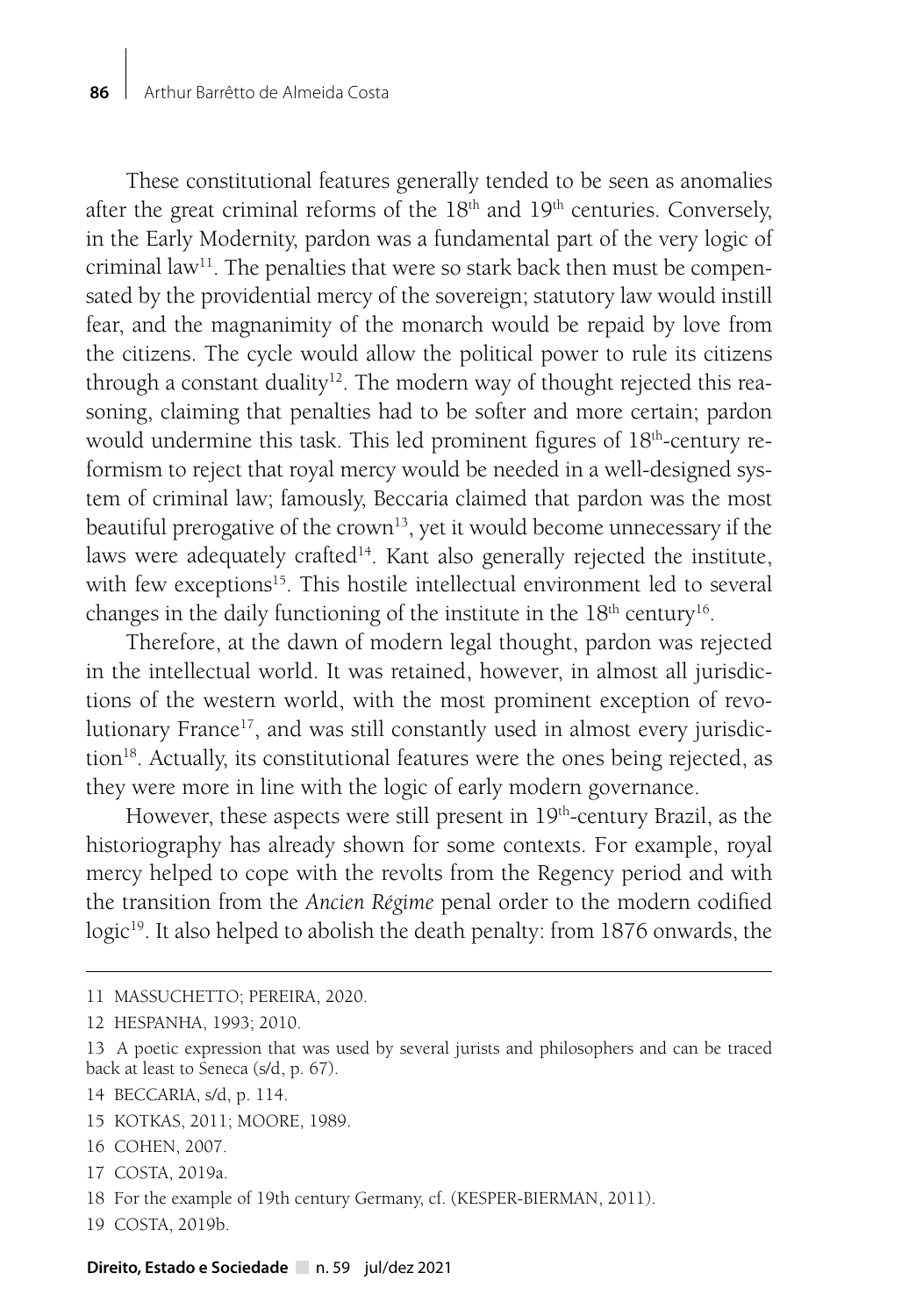emperor started to pardon every capital conviction, creating a conscience that such kind of penalty did not integrate the Brazilian legal order anymore, even though it would not be formally stripped away from law books until 189020. Royal mercy also played a prominent role in the quest for the abolition of slavery<sup>21</sup>. In fact, the power to pardon was present in the constitution<sup>22</sup>, not in the criminal code. However, we still lack a comprehensive analysis of the constitutional dimension of pardon, which can also enlighten the relations between the moderating power and the judiciary, and how the theoretical assumptions regarding the nation and its representation worked on daily practices. This is the gap this paper aims to fill.

My approach towards the problem will be divided in two parts. First, I will investigate how the public opinion treated the institute and how public discussions were able to shape pardon. As we shall see, public opinion was an important part of 19<sup>th</sup>-century constitutional theory, and its analysis is important to understand the mutual connections between the monarch and civil society. In the second part, I will analyze how the Brazilian emperor, while using pardon, managed to interfere in some parts of the legislation in order to make it operate better.

# 2. The voice of (a certain) people: the constitutional dimension of public opinion in the parliament, the press, and the Council of State

There is more than only law in each constitution, and non-legal instruments are meant to fuel its mechanisms. This is particularly true for  $19<sup>th</sup>$ -century constitutions, in which the absence of judicial review led to most of its issues being solved by politics<sup>23</sup>. The main conceptual resource to perform this task was the notion of *public opinion*. Both "high" and "low" Brazilian legal cultures considered it an important cornerstone of the constitutional order. This *public opinion* corresponds to the voice of the "people" in the

<sup>20</sup> RIBEIRO, 2005, p. 306.

<sup>21</sup> PIROLA, 2016.

<sup>22</sup> Art. 101, § 8º: "Art. 101. O Imperador exerce o Poder Moderador: (...) VIII. Perdoando, e moderando as penas impostas e os Réos condemnados por Sentença" (BRASIL, 1824).

<sup>23</sup> As said by Judá Leão Lobo and Luís Fernando Lopes Pereira (2014, p. 188), "the concept of constitution was highly political" (original: *o conceito constituição continha acentuada politicidade*). A clear example of this situation is judicial review. In Brazil – as in many continental European constitutions – its responsibility would fall into the hands of parliament, public opinion and other political agents, rather than the judiciary (CONTINENTINO, 2015).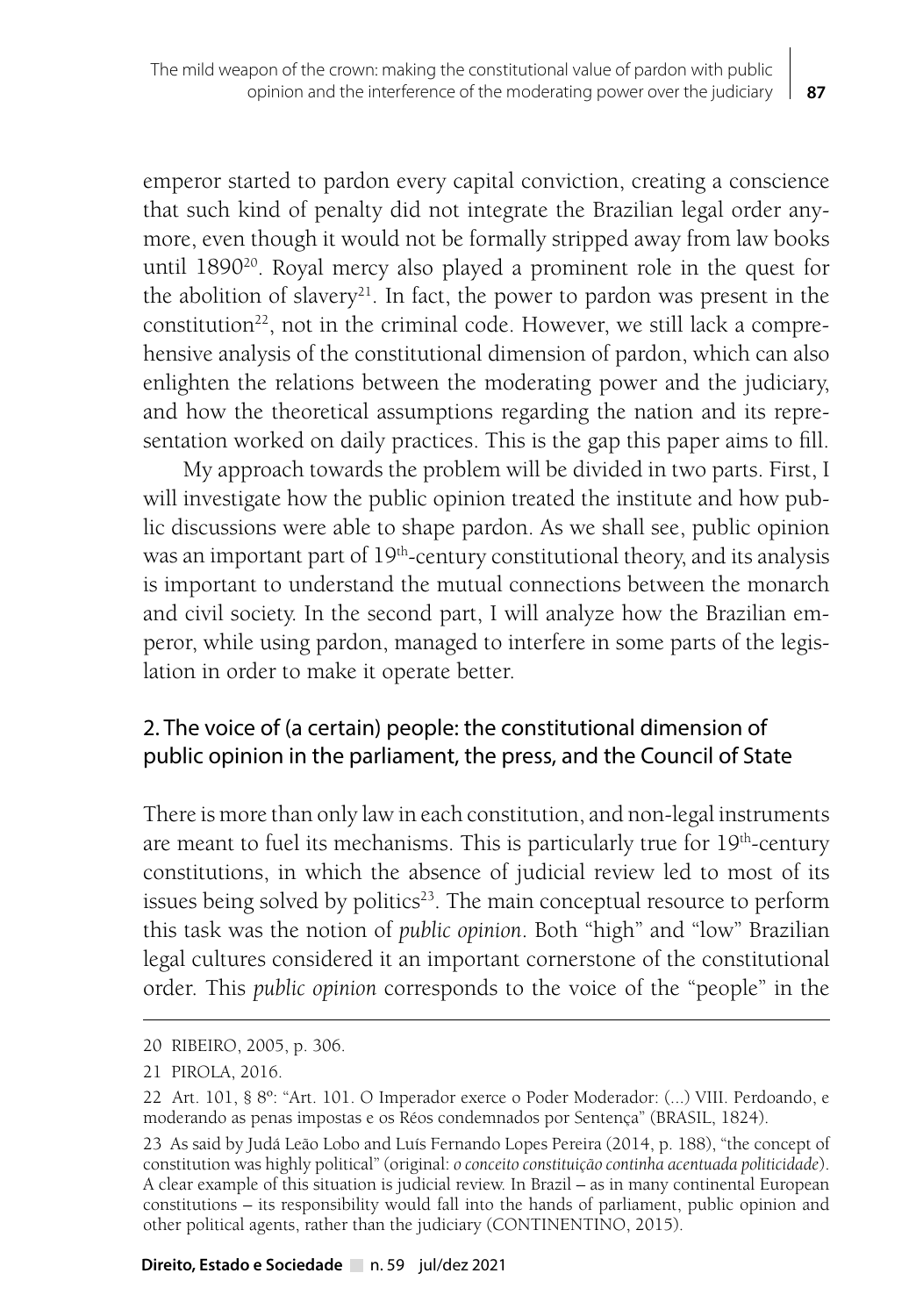public sphere, which can evaluate the acts of public servants to render them accountable for their acts. The publicity of state acts, contrasting with the "tradition of secrecy"<sup>24</sup> from the *Ancien Régime* and early 19<sup>th</sup> century, would allow for a consistent *responsibility* of state officials. This link between publicity and responsibility would be bridged by public opinion<sup>25</sup>, which would allow the evaluation of the actions of public servants by citizens. Public agents would then feel constrained even when there was no legal coercion; and if a sanction was prescribed, there would be scrutiny of its application. It was held as a fundamental concept of the constitutional theory of liberalism<sup>26</sup>, capable of bridging the gaps that remained in the constitutional architecture and enabling the supremacy of the people's sovereignty<sup>27</sup> to be implemented within an otherwise exclusionary institutional framework.

Public opinion would be expressed through the press<sup>28</sup>, the right of petition (*direito de petição*), or ultimately in the elections<sup>29</sup>. In a public discussion that connected scholarly references, parliamentary debates, and daily press<sup>30</sup>, the "nation" could express itself directly and help to guide its own destiny.

In Brazil, both the parliament and the emperor were deemed by the constitution as representatives of the nation<sup>31</sup>. Therefore, they could both express the public opinion – or be guided by it. As pardon was capable to interfere in the decisions of another branch – the judiciary – which was not considered as a representative of the nation<sup>32</sup> and neither regarded in

- 27 BROTERO, 1842, p. 21.
- 28 LOBO; PEREIRA, 2014.
- 29 SARASÓLA, 2006.
- 30 LOBO, 2015.

<sup>24</sup> MANNORI; SORDI, 2013, p. 180.

<sup>25</sup> LOBO, 2017.

<sup>26</sup> Which means that the concept of public opinion appeared in the Brazilian public debate around the 1820's (NEVES, 2014).

<sup>31</sup> Which excluded, for instance, the judiciary. Cf. art. 10 of the 1824 constitution: "Art. 11. Os Representantes da Nação Brazileira são o Imperador, e a Assembléa Geral" (BRASIL, 1824).

<sup>32</sup> The judiciary was regarded by many jurists as a part of the executive branch, and only later in the 19<sup>th</sup> century there was a mode wide acknowledgement of a higher degree of freedom of interpretation. Until that point, the judge must strictly follow the dictates of the parliament, the true representative of the people. Cf. (STOLLEIS, 2014).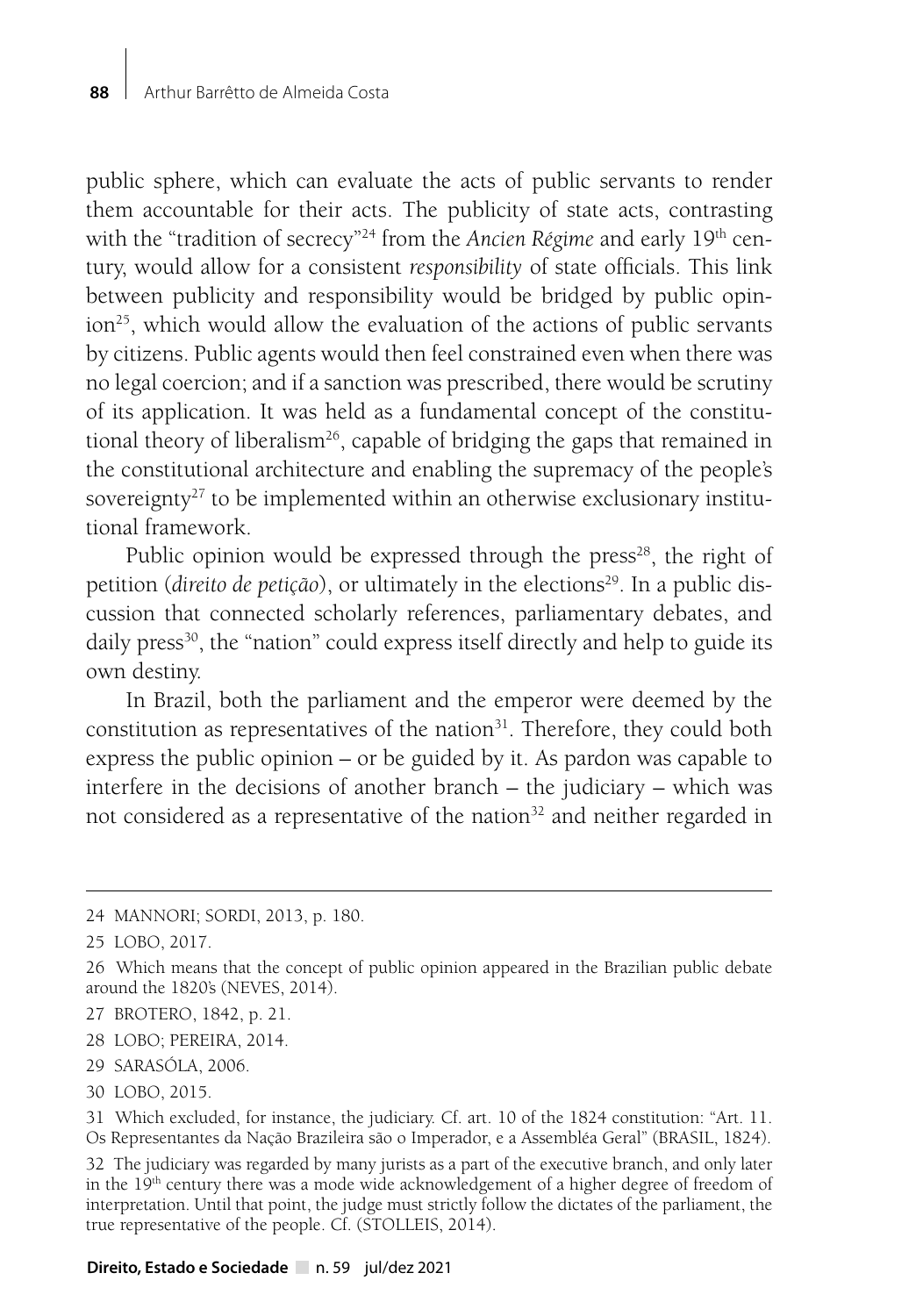a great fashion<sup>33</sup>, it could be a privileged tool to make the views of public opinion resonate in concrete legal practice. I will then analyze the places where public opinion could be heard and measure how it affected the practice of pardon.

Public opinion can be traced back to a few institutions in a place such as  $19<sup>th</sup>$ -century Brazil, which was so wary of popular mingling in politics. In fact, the amount of people that could vote ("active citizens" in the constitutional language) could hardly surpass 10% of the total population and fell down to as few as  $0.8\%$  by the end of the empire<sup>34</sup>. As the opinions of so few were taken into consideration, we can also restrict the places where something was deemed of *public* relevance. The palpable prophets through whom the voice of the abstract people could resonate were the Council of State, the parliament, and the press. The first one constituted one of the main organs of the monarchy, being described as "its brain" in a widely quoted remark by Joaquim Nabuco. Its daily operation has already been detailed<sup>35</sup>, and there is a good account of the justice section<sup>36</sup>, which dealt with pardon. I will talk about this section further on, as it was crucial for the correction of legislation. We will concentrate now on the parliament and, right after it, on the press.

The parliament expressed in a quite satisfactory fashion the wills of a small and homogenous stratum of the population that could vote. Its debates circulated widely in the newspapers, creating a sort of circularity between sources. Though parliamentary records must be approached with methodological conscience<sup>37</sup>, they are largely complete and allow a unique glimpse into the political and ideological landscape of 19<sup>th</sup>-century Brazil.

One important occasion that allows us to see this in action are the debates of the 1823 Brazilian constitutional assembly. Immediately after the independence, in 1822, state-building was in question and the perpetual risk of fragmentation of the newborn empire was constantly haunting the political elites. Moreover, the constitutional features of the country were

<sup>33</sup> The so-called anti-case law ideology – ideologia antigiurisprudenziale (CAVANNA, 2005, p. 41).

<sup>34</sup> CARVALHO, 2008, p. 395.

<sup>35</sup> CARVALHO, 2008, pp. 355-390.

<sup>36</sup> LIMA LOPES, 2010. For a critical evaluation of this work, cf. (LOBO, 2018).

<sup>37</sup> For the risks of this kind of source, cf. (DANTAS; VELLOSO, 2018).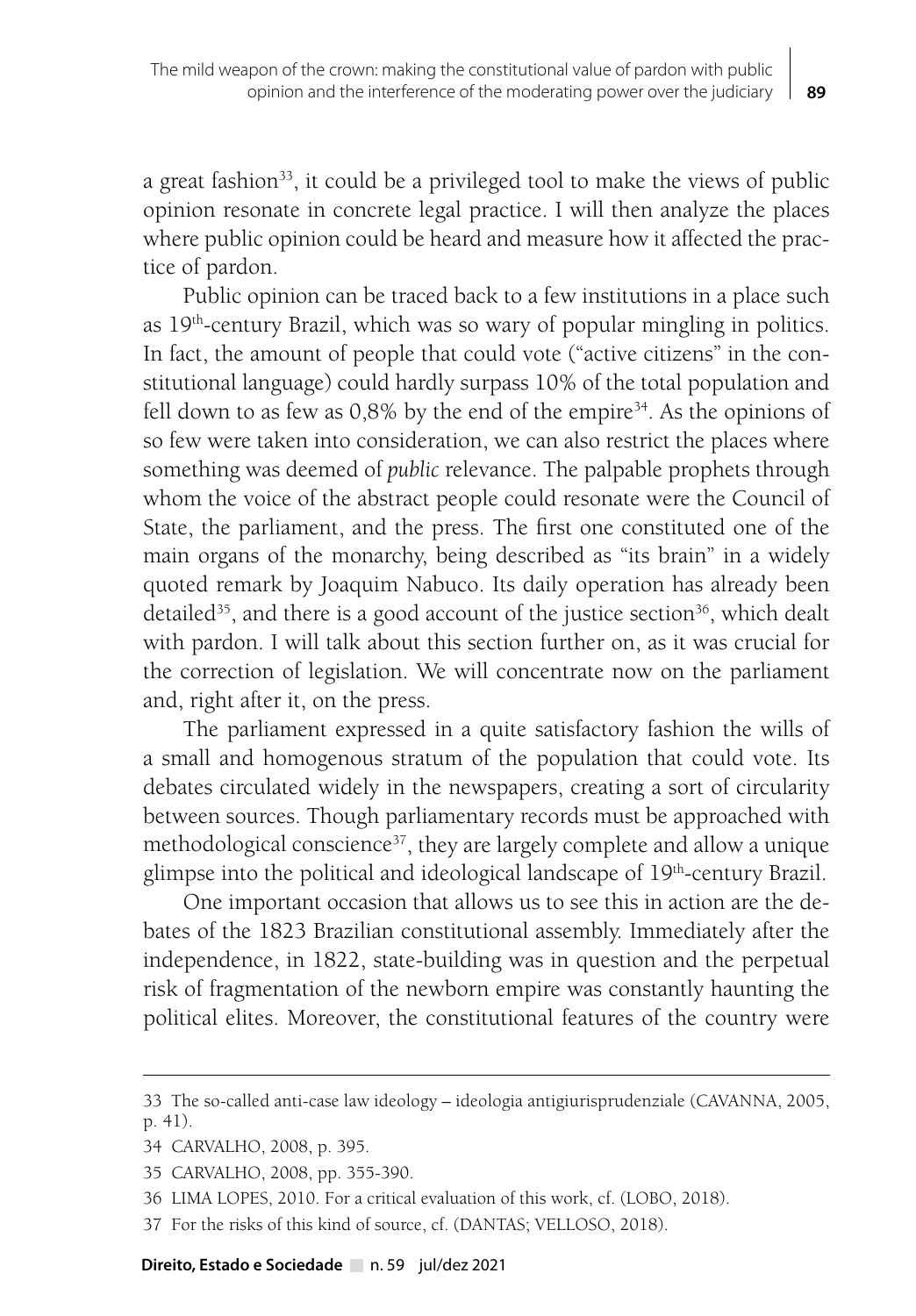not yet established<sup>38</sup>, and the pardoning power, which would be assigned to the monarch in the 1824 constitution, was still in dispute. For instance, at least on one occasion, a congressman proposed a project to pardon several inmates to celebrate the establishment of the assembly<sup>39</sup>. There was also a discussion of a request for pardon from some navy workers; it was rejected on the grounds that it should be considered only by the emper $or<sup>40</sup>$ . The legitimacy of the institute was challenged<sup>41</sup>, and it was considered as a possible solution to release those convicted under a law that would soon be revoked<sup>42</sup>. This shows that the place of state mercy was not quite clear in the early 1820s, though the mechanism was definitely seen as constitutionally relevant.

However, the bluntest way to observe the public opinion on the issue is through the press, where ordinary people could express their positions on particular pardons or on the whole idea of state forgiveness. But the newspapers also show signs of deeper trains of the legal culture. The constant appearance of pardon-related material demonstrates that imperial clemency was surrounded by an atmosphere of general acceptance by the public.

From the 1860s onwards, it is possible to see several discussions and individual interventions on the proceedings of imperial decisions. Some newspapers published full petitions from defendants<sup>43</sup>, allowing the public

- 41 BRASIL, 1874g [1823], p. 86.
- 42 BRASIL, 1874g [1823], p. 140.

<sup>38</sup> For the process that led to the creation of the constitution and its intellectual genealogy, cf. (LYNCH, 2014; SLEMIAN, 2009).

<sup>39</sup> Proposition from Pereira Sampaio, tabled in 6th May 1823: "A assembléa geral constituinte e legislativa do Brazil, desejando marcar o solemne e plausivel dia da sua installação com o sello de clemencia para com os desgraçados cidadãos processados criminalmente, decreta o seguinte: 1.º Serão perdoados e immediatamente soltos todos os que ao tempo da publicação deste decreto estiverem seguros, afiançados, e prezos em qualquer das cadêas do Imperio por crimes não exceptuados nos perdões que em occasião de applausos se costumão conceder: e se tiverem parte, além da justiça, se livrarão como seguros. 2.º Gozarão deste mesmo indulto todos os que pelos ditos crimes estiverem ausentes do Imperio ou homisiados, logo que se recolhão, e se apresentem ao juiz da culpa dentro de 8 mezes contados da publicaçao. do presente decreto. Paço da assemblea, 4 de Maio.de 1823" (BRASIL, 1874).

<sup>40</sup> BRASIL, 1874h [1823], p. 69.

<sup>43</sup> Examples: "Correio Paulistano", 17 October 1867; "Diário de São Paulo", 6 April 1866; "Diário do Rio de Janeiro", 18 August 1870; "Correio Paulistano", 19 December 1872; "Diário de Pernambuco", 22 May 1872; "Jornal do Comércio", 5 May 1872 and 9 March1875; "A actualidade: órgão do partido liberal", 3 May 1878; "Diário do Rio de Janeiro", 18 August 1870; "Diário de Pernambuco", 19 July 1873; "Gazeta de Notícias", 2 December 1889; "O Raio", 10 September 1882.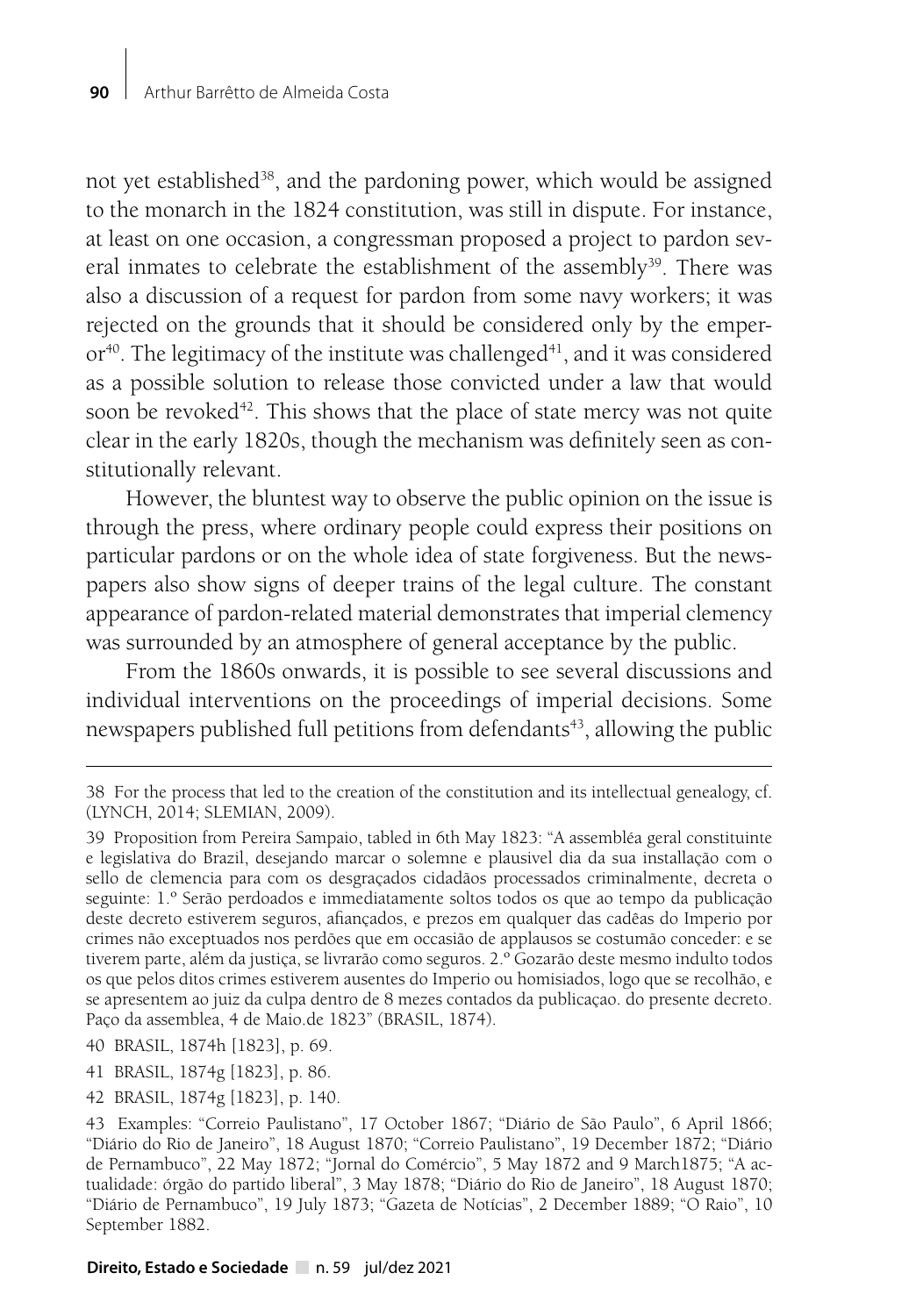to understand the grounds of the pleas. Some people, without any direct relation to the cases, published letters to the emperor calling for a pardon request to be granted<sup>44</sup> or rejected<sup>45</sup> – and they sometimes received replies<sup>46</sup>. A few times, the imperial delay to decide on specific cases was censored $47$ , and this also happened to denials of requests $48$ . The granting of some pardons was sometimes praised<sup>49</sup>, other times criticized<sup>50</sup>, and *a* posteriori justifications were published - probably to recover the wounded honor of the former convicted<sup>51</sup>.

However, the place where royal mercy appears most frequently, especially after the 1850's, is on the official records published by newspapers. In these sections, the press listed all letters, communications, and decisions made by some government agencies, usually from the same province where they were published. They are of quite different natures, including brief data such as the name of the plaintiff and what was being requested, such as a demand for information from a judge, a request to annex some documents to the petition, the sending of documents to the Ministry of Justice, among others. In the recordings of the Ministry of Justice, which were published in several newspapers, it is normal to see the results of pardon requests – granting, denials and/or the final penalty in cases of partial concessions. Moreover, since the beginning of the empire, the press normally presented in the first pages of newspapers the main news from abroad; among them, there are frequently pardons granted by foreign monarchs.

The frequent reports of pardoning without any trace of surprise or objection indicates that it developed an aura of ordinariness: the public

<sup>44 &</sup>quot;Jornal do Comércio", 6 May 1872.

<sup>45</sup> Example: "Jornal do Commércio", 1 October 1861, with the justification that the petitioner had escaped; "Jornal do Comércio", 12 January 1862; "Diário do Rio de Janeiro", 10 December 1870; "Jornal do Comércio", 27 November 1873; "A reforma", 16 May 1871; "Jornal do Comércio", 21 May 1882.

<sup>46</sup> Example: "Diário do Comércio", 16 October1870.

<sup>47</sup> Example: "Correio Mercantil", 7 July 1865; "Jornal do Recife", 2 July 1875.

<sup>48</sup> Example: "A Reforma", 8 March 1871.

<sup>49</sup> Example: "Jornal do Comércio", 20 February 1885; "Jornal do Comércio", 21 April 1883; "Gazeta de Notícias", 21 July 1888; "A Pátria", 24 April 1867.

<sup>50</sup> Example: In 27 March 1874, the "Jornal do Recife" defended the pardon of a person convicted to the death sentence that had waited for 30 years for the execution; "Província de Minas", 1 May 1881.

<sup>51 &</sup>quot;O Paiz", 11 April 1878.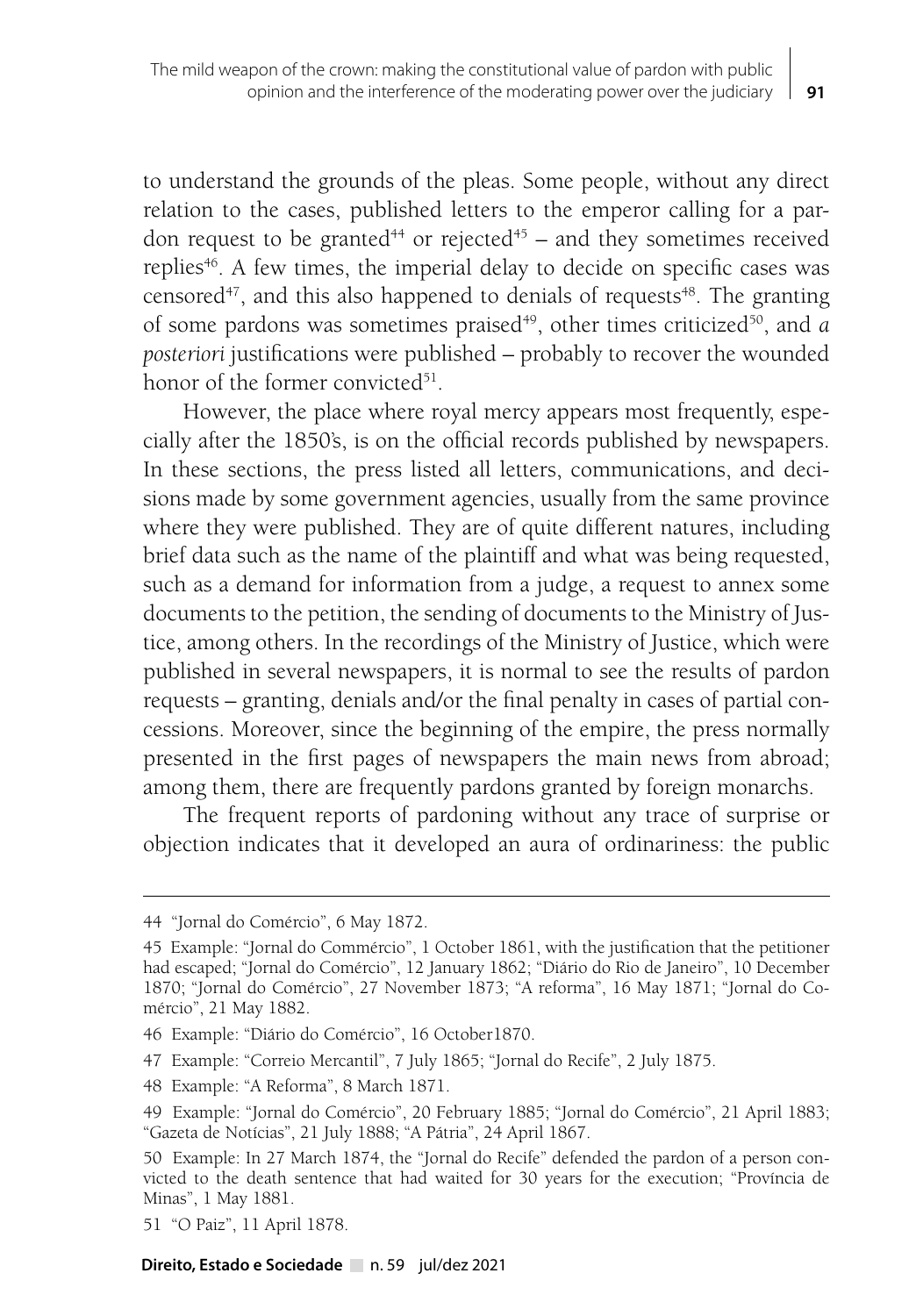opinion treated it as part of the routine. Another proof of this situation is the presence of prices for pardon petitions in advertising displaying the prices of the services of one lawyer published in the *capixaba* press; this indicates that petitioning pardon was a common service. Figures 1 and 2 show this peculiar practice<sup>52</sup>:

# Figure 1 – List of prices of the services of one lawyer. In highlight, the price of a pardon petition.

| Tabella dos honorarios do Dr. João Mu- |       | Idem reforma de official ou apo-           |                 |
|----------------------------------------|-------|--------------------------------------------|-----------------|
|                                        |       | sentação de empregado                      | 30 <sub>5</sub> |
| niz Cordeiro Tatagiba, com escripto-   |       | Tirar titulos de empregados no-            |                 |
| rio de advocia e de negocios admi-     |       | meados                                     | 20\$            |
|                                        |       | Idem idem de empregados apo-               |                 |
| nistrativos no Rio de Janeiro.         |       | sentados                                   | 30\$            |
| Appellação civel ou commercial         | 1708  | Idem diplomas de barões ou de              |                 |
|                                        | 90\$  | qualquer titular                           | 30\$            |
| Appellação crime                       | 70\$  | Idem idem de condecoração ou de            |                 |
| Dia de apparecer                       | 20\$  | medalha                                    | 20\$            |
| Recurso crime                          |       | Idem patente de official da guar-          |                 |
| Revista                                | 50\$  | da nacional, do exercito ou da             |                 |
| Recurso no conselho d'Estado           | 80\$  | marinha                                    | 20\$            |
| Dito de qualificação de votantes.      | 258   | Idem idem de reformado do exer-            |                 |
| Dito no thesouro                       | 30\$  | cito ou da marinha                         | 30\$            |
| Dito de revisão de jurados             | 20\$  | Idem titulo de delegado ou sub-            |                 |
| Queixa                                 | 50\$  | delegado                                   | 10\$            |
| Habeas-corpus                          | 40\$  |                                            |                 |
| Provisão de advogado                   | 65\$  | Requerer entrega de documentos,            |                 |
| Provisão de solicitador                | 458   | que estão juntos a requerimen-             | 10\$            |
| Matricula de negeciante                | 120\$ |                                            |                 |
| Licença a qualquer empregado           | 20\$  | Idem terras de voluntarios                 | 20\$            |
| Matricula de juiz de direiito, juiz    |       | Idem perdão de réo condemnado              |                 |
| municipal ou promotor                  | 25\$  | ou commutação de pena                      | 30\$            |
| Requerer qualquer emprego              | 20\$  | Idem pensão                                | 20 <sub>8</sub> |
|                                        |       | <b>Elana condoconochio esse servizioni</b> | <b>ZAVN</b>     |

Source: Published by "O Eleitor" on 2 January 1881.

<sup>52</sup> A comparison between the prices of a pardon petition and the wage levels of  $19<sup>th</sup>$  century Brazil enables us to see how accessible a lawyer was. A study coordinated by Eulalia Lobo et al. (1971) shows some valuable information. By the end of the 1880's, a book-keeper of the Ordem Terceira received 400 mil-reis and a caixeiro, 100. In 1874, a factory worker of the Ordem got 20 mil-reis. In 1858, a master mason got around 44 mil réis. In 1882, a mason aid received 29 mil reis. The rent of a cortiço (slum) room was around 9-12 mil-réis in 1882. This means that a pardon petition was not cheap, but not particularly costly either. Its price ranged between two-thirds and one time and a half of manual workers. This is not quite different from the prices currently set by the Brazilian bar (OAB), that frequently are beyond the minimum wage. This was a value that probably prevented the use of lawyers by imprisoned slaves or underpaid workers, but not by manual workers with a bit more experience.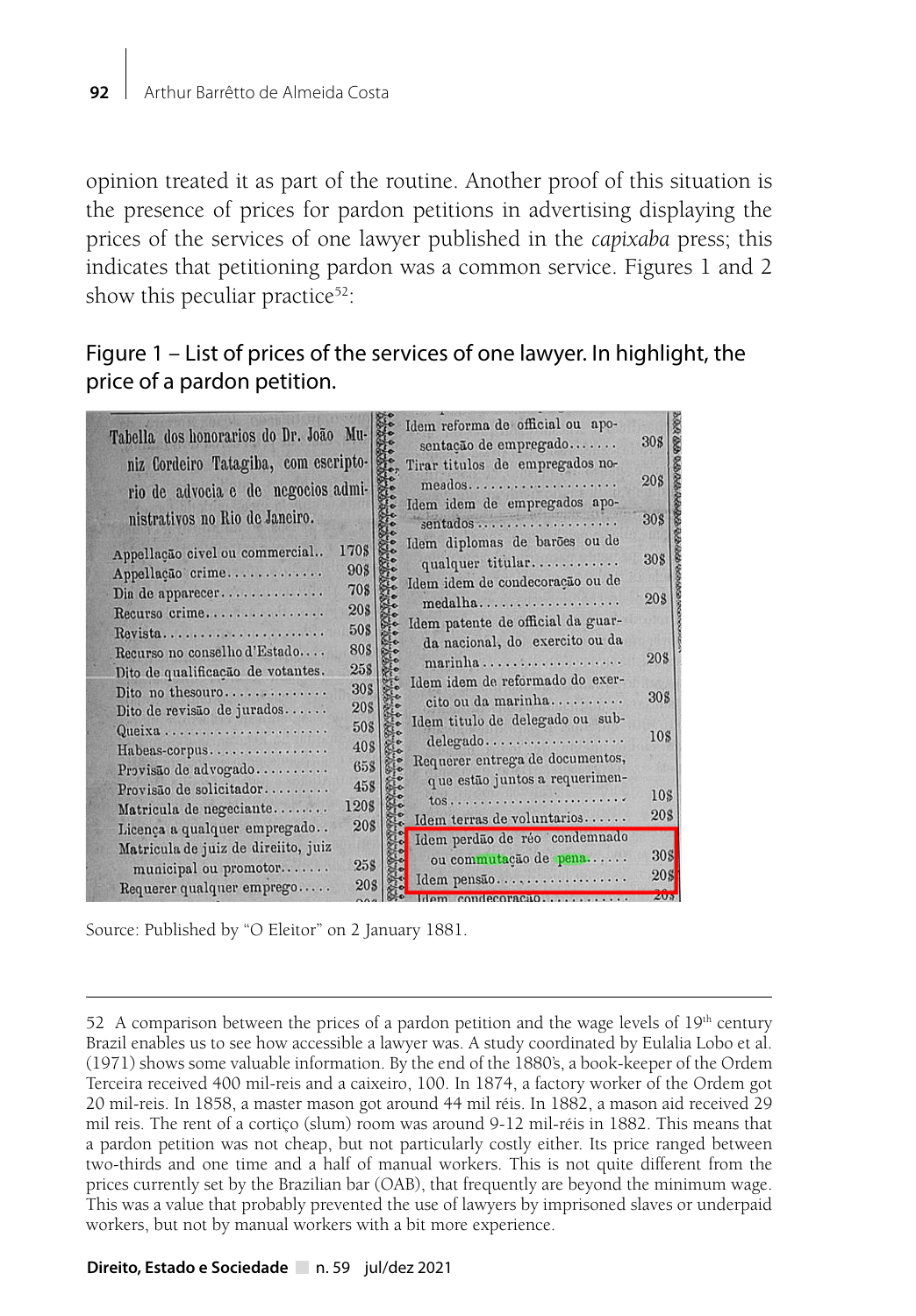| Figure 2 – Prices of the services of one lawyer. In highlight, |
|----------------------------------------------------------------|
| the price of a pardon petition.                                |

| » patente de Cfficial da Guaron Ivacional, de Exerci-<br>Tabella dos honorarios do Dr. João Huniz Cordeiro Tatagiba, com escriptorio de<br>to ou da Marinha.<br>» de reformado do exercito ou da marinha.<br>advocacia, e de negocios administrativos no Rio de Janeiro.<br>» titulo de Delegado ou de Subdelegado<br>1705000<br>Appellação civel ou commercial.<br>Requerer entrega de documentos, que estão juntos a re-<br>908000<br>Appellação crimo.<br>querimentos<br>708000<br>terras de voluntarios<br>Dia de apparecer. | 20\$000<br>362000<br>102000<br>10:000<br>20:000 |
|----------------------------------------------------------------------------------------------------------------------------------------------------------------------------------------------------------------------------------------------------------------------------------------------------------------------------------------------------------------------------------------------------------------------------------------------------------------------------------------------------------------------------------|-------------------------------------------------|
| 30\$000<br>$\mathbf{v}$<br>perdão do réo condemnado, ou commutação<br>Recurso crime.<br>508000<br>Revista<br>de pena.<br>808000                                                                                                                                                                                                                                                                                                                                                                                                  | 30z000<br>£0,000                                |
| Recurso no Conselho d'Estado.<br>pensão.<br>258000<br>de qualificação de Votantes<br>30\$000<br>no Thesouro.<br>Licença para Botica.<br>20s000<br>de revisão de Jurados.                                                                                                                                                                                                                                                                                                                                                         | 20±000<br>35,000<br>30:000                      |
| Nomencão de Agrimensor<br>50\$000<br>Queixa<br>Naturalisação de Estrangeiro. :<br>40\$000<br>Habeas-Corpus<br>Fazer contracto de seguro de vida.<br>508000<br>Provisão de Advogado<br>Provisão de Vigario Encommendado.                                                                                                                                                                                                                                                                                                          | 45z000<br>20z000<br>$25 - 000$                  |
| 358000<br>Provisão de Solicitador<br>Dispensa para casamento (na Secretaria Ecclesiastica)<br>120\$000<br>Matricula de Negociante<br>Dispensa para casamento (na Nunciatura).<br>208000<br>Licenca a qualquer Empregado<br>Proposta com poucos quisitos (até trez)                                                                                                                                                                                                                                                               | 20z000<br>30:000<br>8:000                       |
| 25\$000<br>Matricula de Juiz de Direito, Juiz Municipal, ou Promotor<br>Requerer qualquer certidão<br>208000<br>Requerer qualquer emprego<br>Qualquer informação.<br>208000<br>RUA DOS ANDRADAS N.º 48.<br>900000                                                                                                                                                                                                                                                                                                                | 10:000<br>55000                                 |

Source: Published by "O Espírito-Santense" on 9 April 1874.

We can take two conclusions from the previous discussions. First of all, pardon was effectively incorporated into the consideration of Brazilian public opinion of the 19<sup>th</sup> century. It was held as a relevant procedure, which was worth of a periodical critical assessment, based on the flux of concrete cases; furthermore, through newspapers and sometimes the parliament, it was part of the discussion on how the Brazilian society should be ruled: what was moral or not, which behaviors were accepted or not, how the State should act, among other issues. Second, there were almost no debates on the legitimacy of the institute in itself: it was taken for granted.

### 3. How the nation of utopian dreams can be heard in tangible debates: discussions of particular pardons

Now that we have established some general characteristics of the public discussion on pardon, we can move on to a microanalysis of a few cases in which specific pardons or particular aspects of it were questioned by the public opinion. By doing so, we will be able to understand how the trends described in the previous section concretely unfolded in the daily life of the Brazilian monarchy.

Much of the public discussion developed in both press and parliament happened in the turbulent decades of 1830 and 1840. Right after the resignation of Brazil's first emperor, Pedro I, national unity was put in question, and many revolts popped throughout the empire. To a large extent, this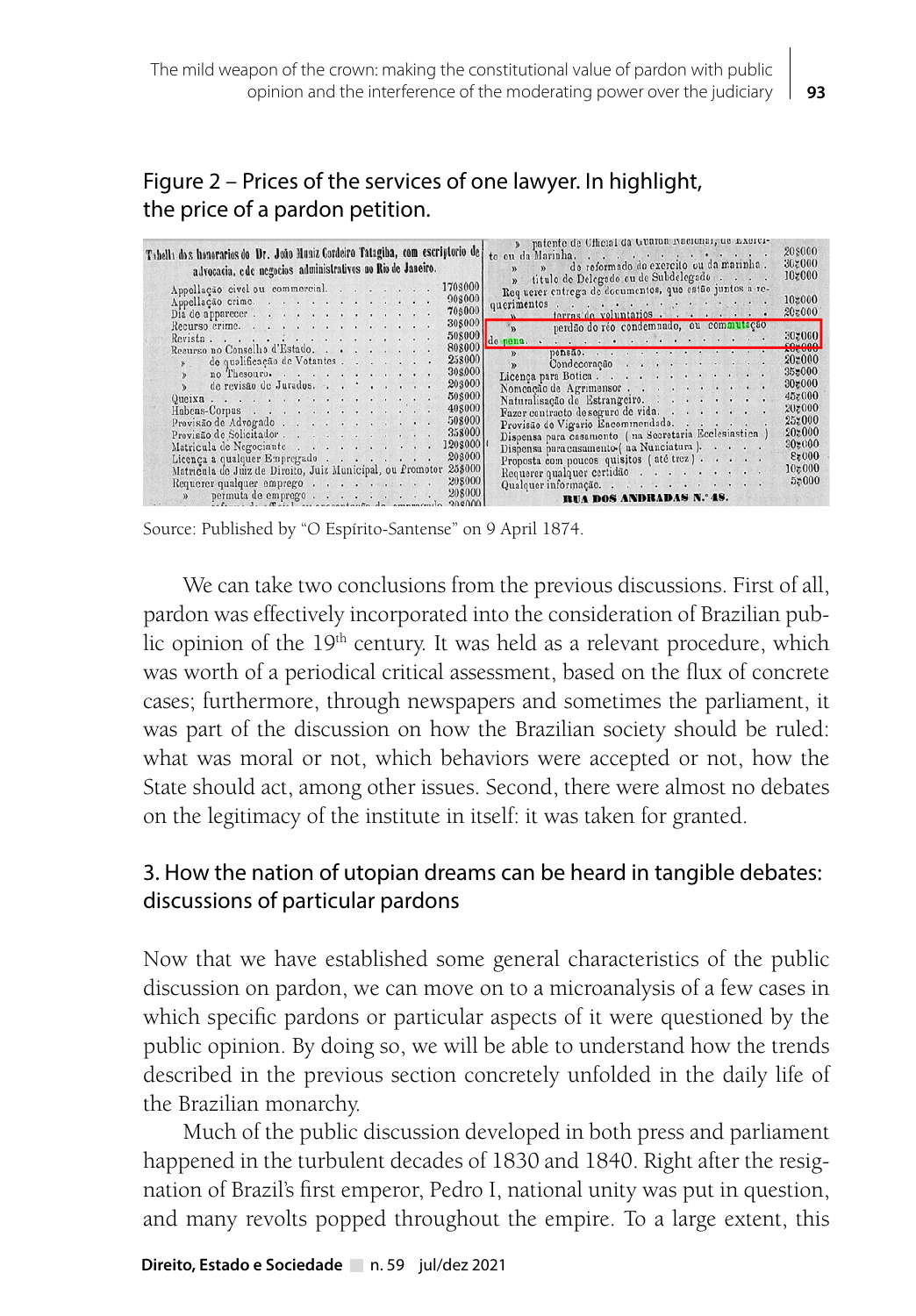alarming situation came to an end only after 1842, when the crown's heir, Pedro II, was enthroned. This event should have taken place once Pedro had reached the age of 18, but it was advanced in four years. Some uprisings still had to be fought, but the most critical years of state-building were behind the crown.

Pardon was frequently used after the end of revolutions to finish the turmoil and to please and integrate the former leaders of the uprisings. For instance, the "*Farrapos*" war, a separatist conflict in the province of Rio Grande do Sul that developed throughout 10 years from 1835 to 1845, was followed by pardons and amnesties. There was some discussion in parliament regarding which legal option should be preferred<sup>53</sup> and criticism of royal forgiveness altogether<sup>54</sup>. Regarding the "*Sabinada*", from Bahia, there were some attacks in the press to the possibility of conceding amnesty to the rebels<sup>55</sup>. Some people suggested that it would be better to pardon them, in a more individualized analysis of each case, rather than grant a global pardon<sup>56</sup>. This last option would, according to some, reproduce the impunity that was regarded as endemic to Brazil and one of its most dreadful evils. By mid-1840s, some even talked about a "terrible clemency"<sup>57</sup> that only favored the friends of government<sup>58</sup>.

Nonetheless, one of the main discussions on royal mercy followed the more obscure *revolta do ano da fumaça* ("riot of the smoky year") that took place in Minas Gerais in 1833. The reasons of the revolt seem to be opposition to certain leaders of the provincial government<sup>59</sup>. Tensions were high following the disputes between centralists and federalists in previous years; after failed attempts to reform imperial institutions, some soldiers freed the prison inmates of Ouro Preto, back then the capital of the province of Minas Gerais, and proclaimed the fall of the president of the province. Bernardo Pereira de Vasconcellos, a future prominent conservative politician, tried to seize power in defense of legality, but was imprisoned.

- 54 BRASIL, 1874a [1844], p. 185.
- 55 "Diário do Rio de Janeiro", 31 January 1840.
- 56 "Jornal do Comércio", 31 January 1840.
- 57 "O Brasil", 18 January 1845.
- 58 "O Brasil", 8 March 1845.
- 59 SILVA, 1998.

<sup>53</sup> BRASIL, 1874a [1844], p. 142; 1874f [1843], p. 308.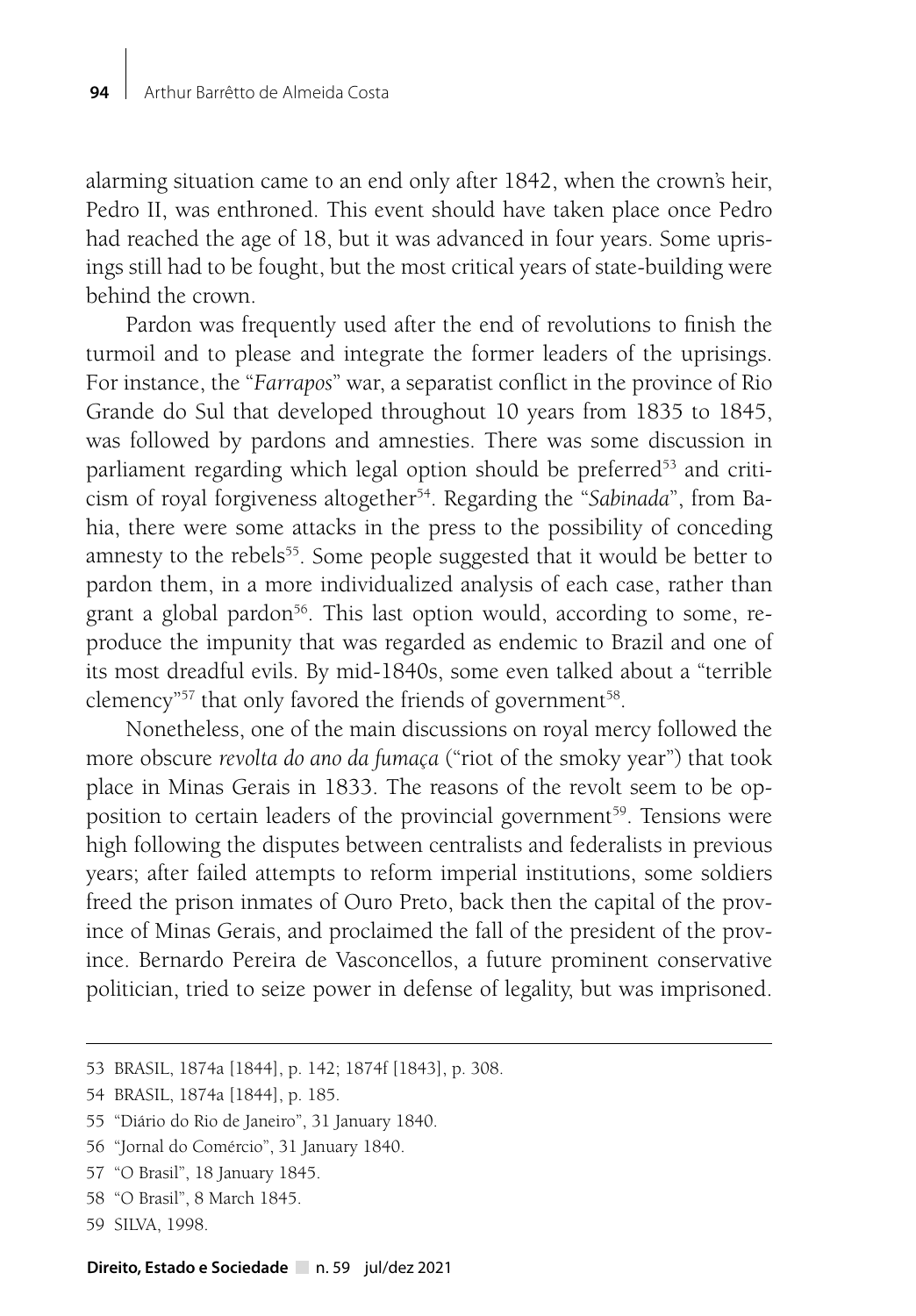Meanwhile, the president of Minas Gerais ran away to São João del Rey and both he and the insurgents tried to gain recognition from the central government<sup>60</sup>. The regency, however, sent some soldiers and incarcerated the rioters, putting an end to the turmoil.

Among the leaders of the conspiracy, there was the engineer João de Verna Bilstein. He was fired from a government position in the previous year and was trying to find other office. More than one year after the events in Ouro Preto, the central government used pardon to reduce his penalty from perpetual forced labor [*galés*] to exile to the province of Rio Grande do Sul<sup>61</sup>. The outraged president of Minas Gerais, Limpo de Abreu, resigned explicitly stating the commutation of Bilstein's sentence as the reason<sup>62</sup>. This dramatic quarrel was followed by some discussion in the press and agitation of the public opinion. Many municipal chambers and groups of inhabitants of some cities published petitions in the press against the central government – in particular, against the pardon granted to Bilstein – and in favor of Abreu; that was the case of Lavras<sup>63</sup>, Mariana<sup>64</sup>, Campanha<sup>65</sup>, Curvelo<sup>66</sup>, Queluz<sup>67</sup>, São João del Rey<sup>68</sup>, and even the capital Ouro Preto<sup>69</sup>.

Some criticized the commutation into exile to another province, for it would simply displace an agitator that could bring unrest to another part of the empire<sup>70</sup>. Others were more direct, insinuating that the pardon had been obtained by corruption<sup>71</sup>. Newspapers connected with the government, however, defended the measure<sup>72</sup>, arguing that criticism was only an attempt of the opposition to destabilize the rightful leaders of the regency<sup>73</sup>.

- 64 "Astro de Minas", 29 January 1835.
- 65 "Astro de Minas", 5 February 1835.
- 66 "Astro de Minas", 12 January 1835.
- 67 "O Universal", 14 January 1835.
- 68 "O Universal", 12 January 1835.
- 69 "Jornal do Comércio", 12 January 1835.
- 70 "O Sete de Abril", ed. 210, 1835.
- 71 "Astro de Minas", ed. 1114 de 1835.
- 72 "Correio Oficial", 23 October 1834.
- 73 "Correio Oficial", 27 October 1834.

Direito, Estado e Sociedade n. 59 jul/dez 2021

<sup>60</sup> BARATA, 2014.

<sup>61 &</sup>quot;Correio Official : In Medio Posita Virtus" (RJ), 29 November 1834, p. 2.

<sup>62 &</sup>quot;Correio Official : In Medio Posita Virtus" (RJ), 23 December 1834, p. 2.

<sup>63 &</sup>quot;Astro de Minas", 29 January 1835.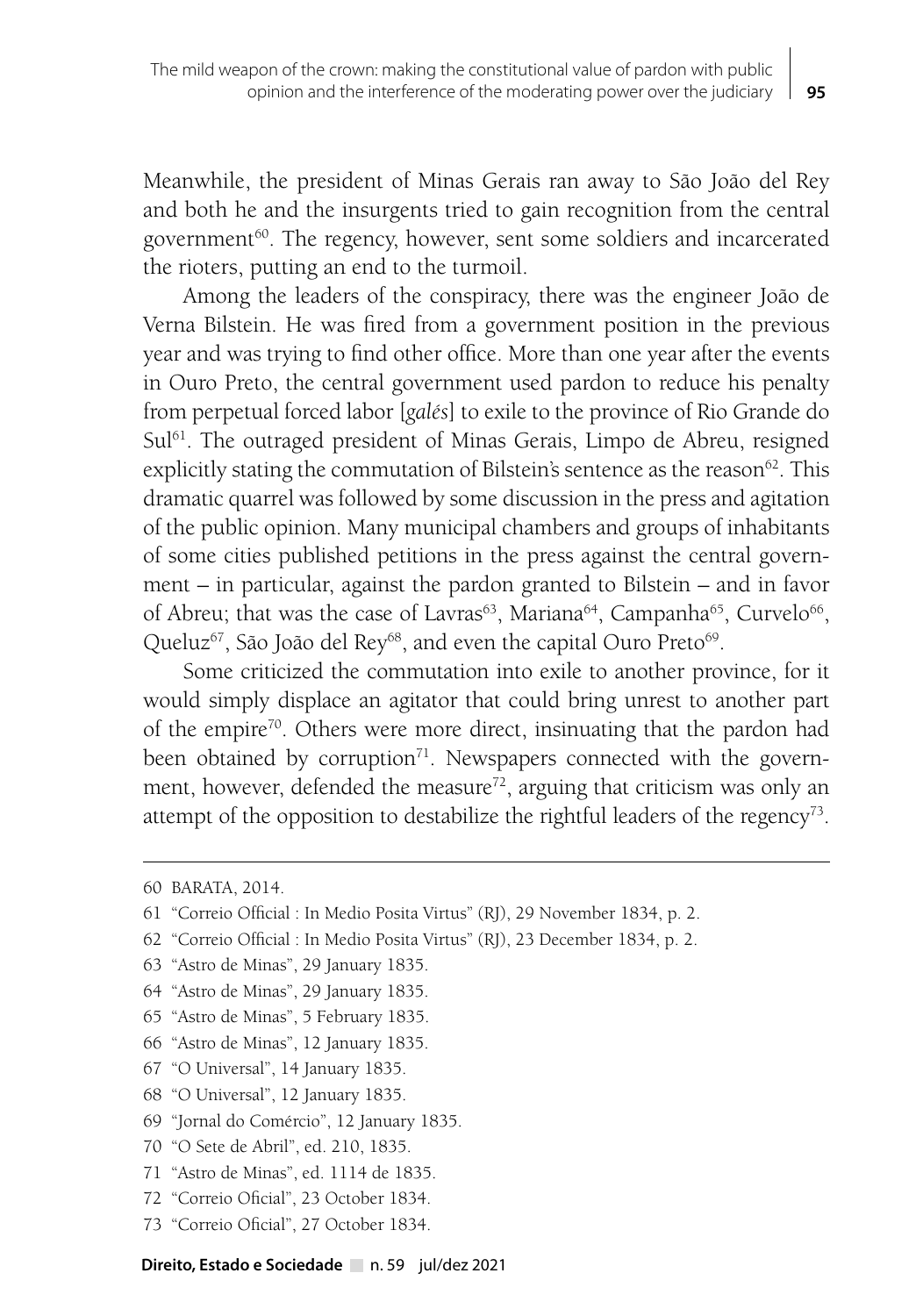Moreover, they considered the penalty to be harsh even after the commutation and defended that it should have become even lighter<sup>74</sup>. Others said that it was not the government's fault, as the congressmen from Minas Gerais themselves had recommended the commutation<sup>75</sup>.

A few days later, a congressman even felt compelled to publish a letter in the press arguing that the constitution did not allow the government to unmake its decision<sup>76</sup>. The fallout became unbearable, and the minister of justice resigned<sup>77</sup>, amidst accusations that the pardon given had been only an attempt to demonstrate authority<sup>78</sup>, which actually showed the weakness of the government<sup>79</sup>. The "Sete de Abril", a newspaper controlled by Bernardo Pereira de Vasconcellos, attacked the minister<sup>80</sup> and highlighted how divisive and reckless his decisions were<sup>81</sup>. By the end of the day, Bilstein received a second commutation; this time into expulsion from the empire for 15 years<sup>82</sup> – a penalty known as *desterro para fora do império*.

The case, however, had little to do with pardon. As the newspaper "Mutuca Picante" said, Bernardo Pereira de Vasconcellos used the situation to get revenge against the government, who refused to offer him a ministry83. The disputes between "Mutuca Picante" and "Sete de Abril" over the pardon of Bilstein actually reflected broader political disputes concerning the abolition of the slave trade<sup>84</sup>. The discussions on royal mercy were merely a proxy for the fight between political groups. Pardon was an important part of Brazilian political life; its political valence meant that much broader disputes could take place over this common background.

After the turbulent years of the regency, pardon would be discussed once again in the 1860s; this time, regarding the Paraguayan War, the biggest armed conflict that ever plagued South America. The government

- 79 "O Universal", 28 January 1835.
- 80 "Sete de Abril", 24 January 1835.
- 81 "Sete de Abril", 28 February 1835.
- 82 "Correio Official : In Medio Posita Virtus" (RJ), 12 March December 1835, p. 1.
- 83 "Mutuca Picante", 2 January 1835.
- 84 FERRETTI, 2014.

<sup>74 &</sup>quot;Correio Oficial", 16 January1835.

<sup>75 &</sup>quot;Correio Oficial", 28 January 1835.

<sup>76 &</sup>quot;Jornal do Commercio", 15 January 1835.

<sup>77 &</sup>quot;Jornal do Commercio", 17 January 1835.

<sup>78 &</sup>quot;Sete de Abril", 10 January 1835.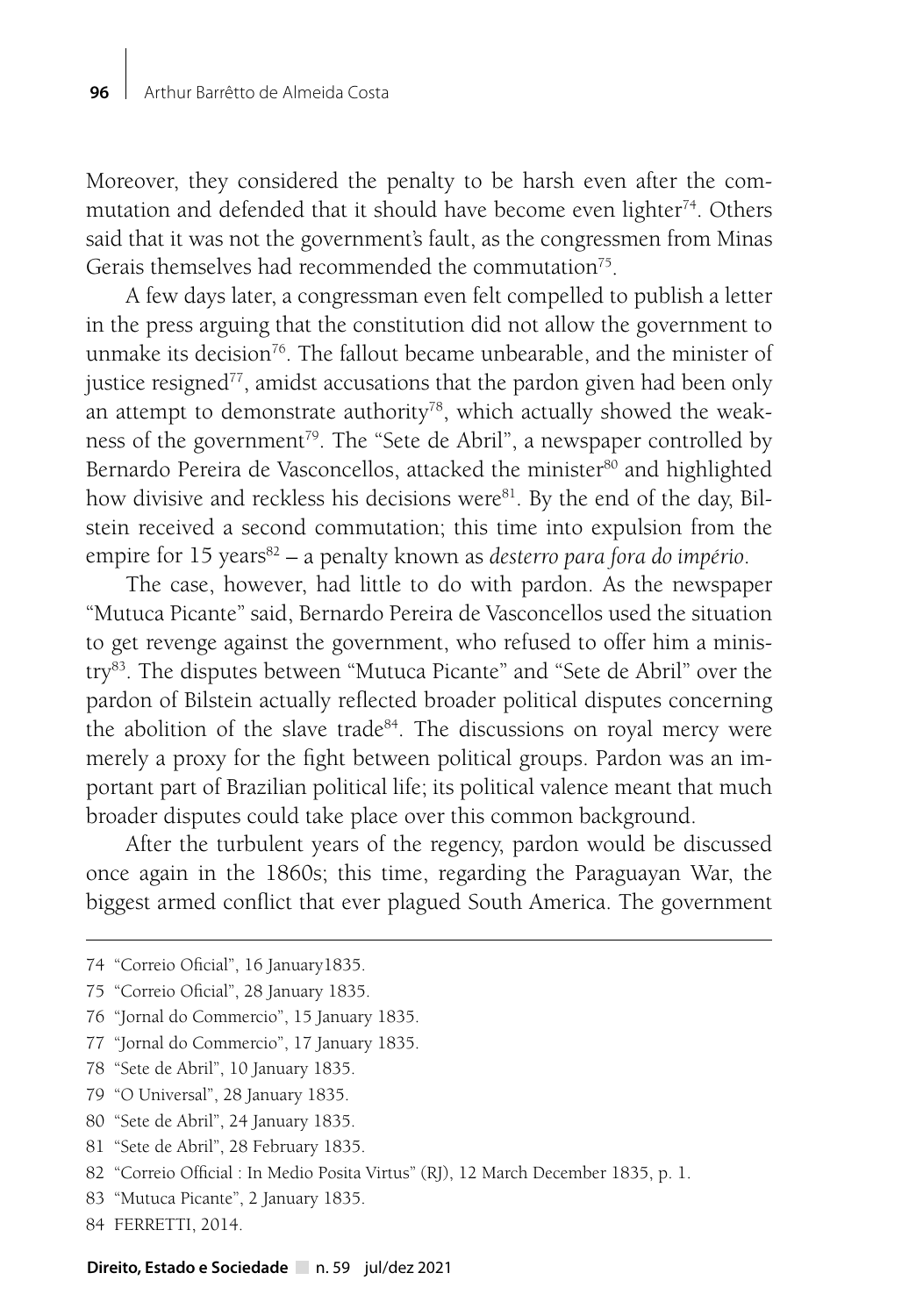started to pardon convicted men under the condition that they would join the Brazilian Army and take part in the warfare. However, there was no legal provision allowing the emperor to impose conditions over mercy. In 1868, this strategy would be heavily criticized in the Senate by the opposition<sup>85</sup>. Some senators argued that Brazilian law did not allow this kind of procedure<sup>86</sup>. Moreover, it put at stake some factors that were not meant to be considered when deciding the granting of pardon: instead of the atonement of the convicted, the government would decide based on its military convenience<sup>87</sup>. But this discussion was not fruitful, as the emperor continued to pardon. However, it is interesting for it shows public opinion being expressed in the parliament. As a matter of fact, these parliamentary discussions did not concern any kind of legislation and were not meant to create any further legal obligation. On the contrary, they were meant to develop an interpretation of the law already in force, and to influence the application of such interpretation by the moderating power. The Paraguayan War was not the only occasion when members of parliament tried to censor acts of pardon from government officials<sup>88</sup> – though probably this incident was just an excuse to inflict political damage.

Another example of great public discussion on pardon were the reactions to the systematic commutations of all death penalties after 1876. Many farm and slave owners, noticing the increasing numbers of royal clemency, started to criticize the government and even the emperor, stating that he had in fact abolished a law, something that was not part of its constitutional functions. These debates were held both in the press and in the parliament. I will not detail such discussions, as previous historiography has already discussed these issues<sup>89</sup>.

Pardon, therefore, was not kept hidden in the dusty shelves of bureaucracy: it was, conversely, often scrutinized by the grand tribunal of public opinion. It appeared both in the newspaper pages and in the parliament chambers, being the object of sometimes heated debate. This is a strong

<sup>85</sup> BRASIL, 1874d [1868], p. 134.

<sup>86</sup> BRASIL, 1874c [1867], p. 274.

<sup>87</sup> BRASIL, 1874c [1867], p. 24.

<sup>88</sup> For instance, the criticism of dep. Sayão Lobato against the president of Rio Grande do Sul (BRASIL, 1874b [1855]).

<sup>89</sup> RIBEIRO, 2005; COSTA, 2019a.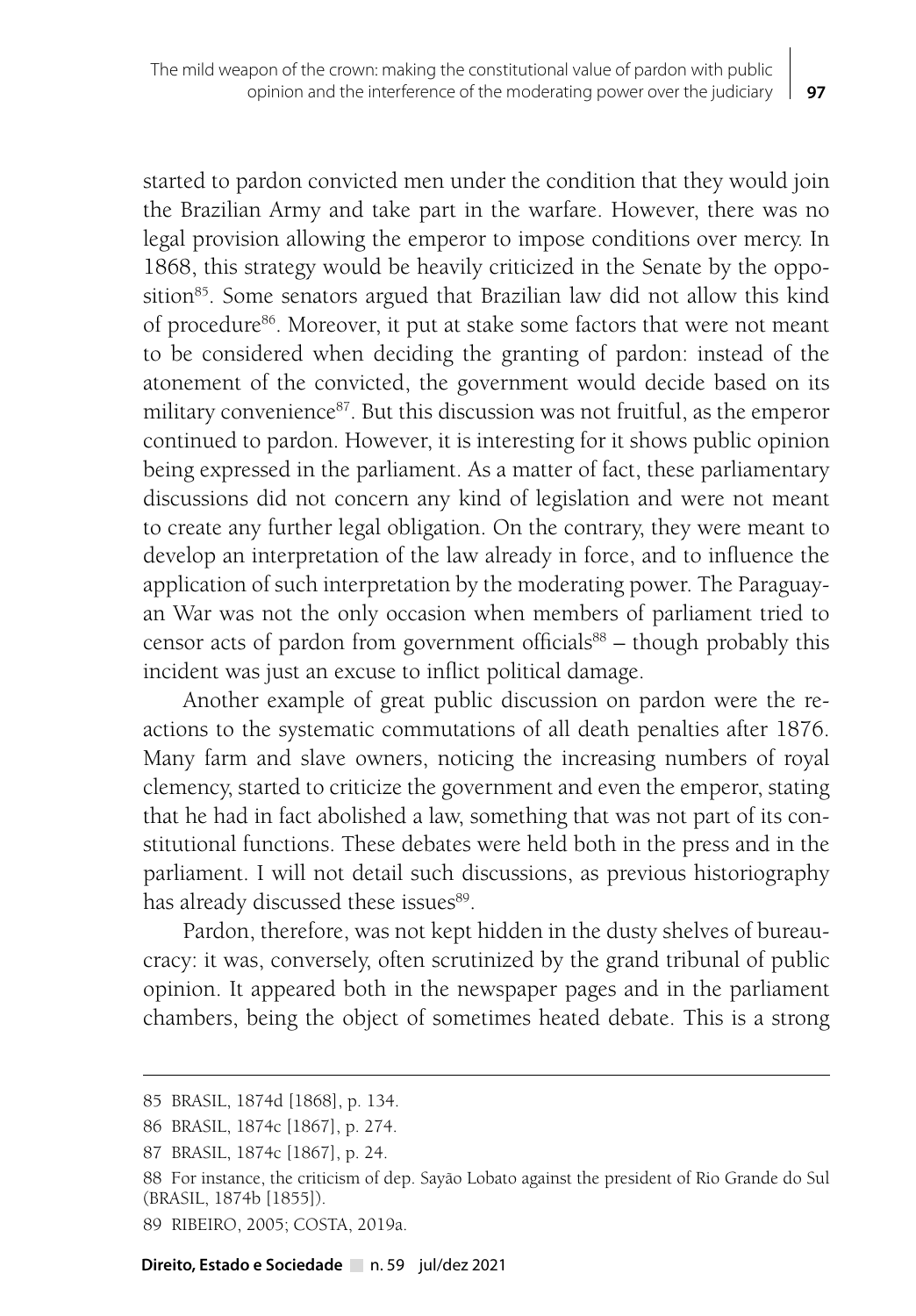sign that, at least in 19<sup>th</sup>-century Brazil, royal mercy was not treated as a mere formality that belonged to cold formularies: it was an integral part of political life and was frequently called into action to solve dramatic convulsions. As such, it had to be discussed by citizens. Public opinion tried to control, or at least evaluate the flux of pardons. It would then be able to help the nation to keep a close eye in an imperial prerogative that, as such, could not be restrained by the judiciary, and upon which the legislative could not rule.

# 4. From the ethereal heavens down to the dusty courts: corrections of judicial procedure

Pardon, as a source of discretionary power, can enable the central government to interfere in the daily functioning of the judiciary branch. It has already been shown how important legislative changes in 19<sup>th</sup>-century Brazil were preceded by consistent commutations of penalties which paved the way for corrections in the deficient laws then in force. This was the case with the abolition of death penalty, with the Law of 10 June 1835 and with the creation of *revisão criminal*90. In this section, I would like to discuss how more specific aspects of Brazilian law, that had most to do with the daily functioning of the judiciary, were adjusted with the help of pardon.

One important issue in 19<sup>th</sup>-century Brazilian law was the reception of the jury. Inspired by its European counterparts, Brazilian legislators introduced this kind of procedure in the 1832 Code of Criminal Procedure. However, many aspects of it were left without proper regulation. When some problems arose concerning both form and content of the decisions, pardon became a useful resource in the pursuit of more acceptable results.

In the harsh environment of a society based on slave labor, the rulings on the crimes committed by those in captivity would hardly be fair. Actually, the members of juries would frequently be slave owners, something that could result in convictions based on little evidence. Sometimes, the Brazilian Council of State would use the argument that there was not sufficient evidence to recommend the reduction of penalty to the moderating power<sup>91</sup>, even though

<sup>90</sup> COSTA, 2019a.

<sup>91</sup> The council of state was sometimes consulted before the imperial decision, but the emperor generally followed its opinions. For the second council of state, that existed between 1824- 1834 (COSTA, 2019b).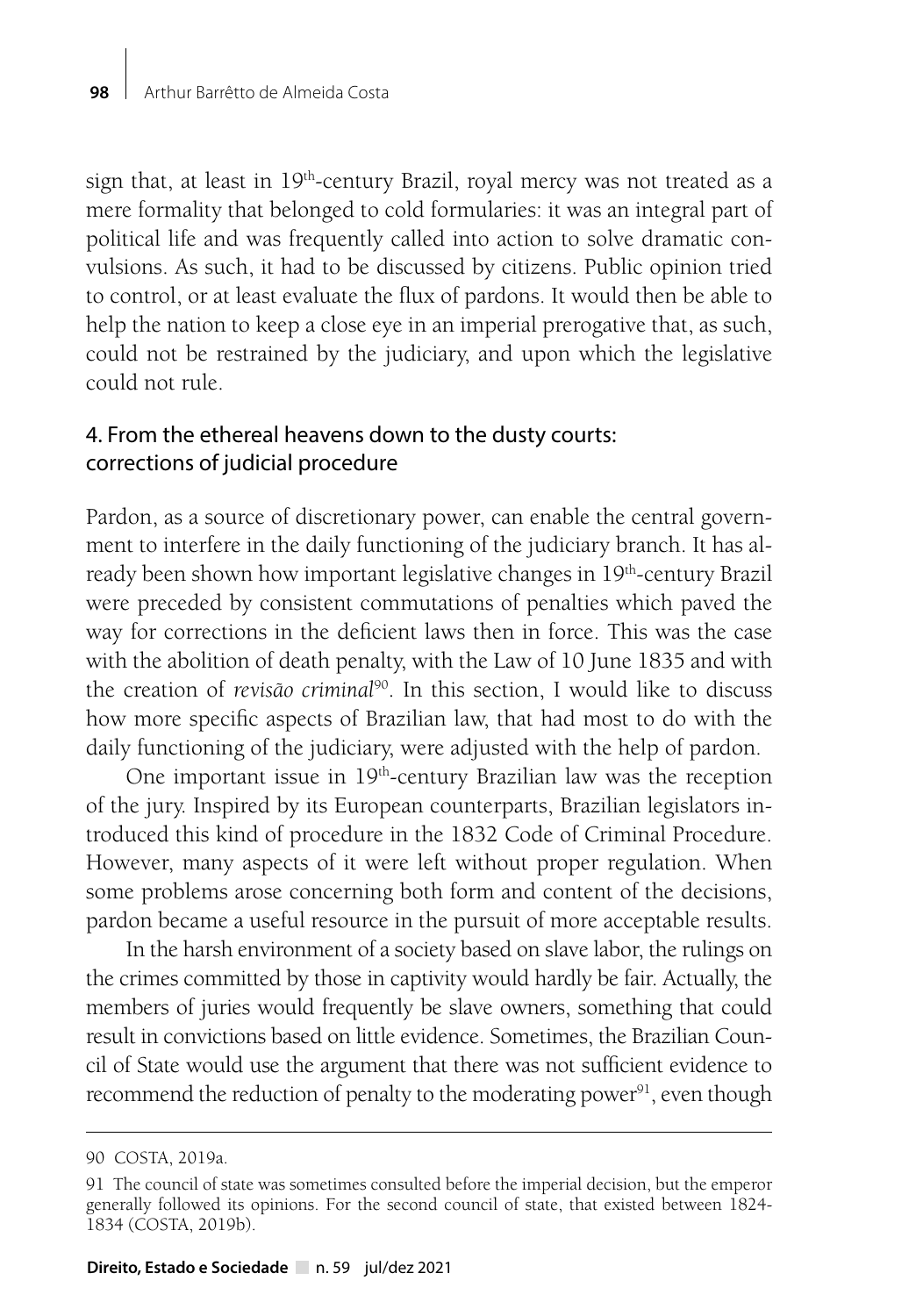the measure of punishment, as established in the 1830 criminal code, should be fixed considering only the guilt of the defendant, not the amount of evidence. Notwithstanding that, the Council of State recommended the commutation of the penalty of a slave in 1854 on the grounds that there was enough evidence to consider him guilty, but not so much that would authorize a death sentence<sup>92</sup>. The same was reported almost 15 years earlier in parliament<sup>93</sup>. The Council of State also recommended commutations when the jury did not consider the fact that the defendant was a minor  $94$ .

There was also discussion on procedural matters. Some defendants attempted to obtain a commutation on the grounds of procedural nullities that otherwise could not be fixed<sup>95</sup>. One debate, held on 28 January 185496, clarifies how the Council of State dealt with procedural issues in a quite creative manner. Elias Velloso de Oliveira was sent to the galleys due to a sentence for murder; against the verdict, he filled an appeal called *protesto por novo júri* ("protest for a new jury") and got a new judgment, in which he received a death sentence. He then applied to the Council of State for pardon; the judge, in the report sent to the council, stated that there was no sufficient evidence to convict Oliveira, but the tribunal could not rule on the merits of the sentence, only on the formalities. Therefore, he asked for the Council of State to pardon the defendant. The Councilors stated that there was not enough written evidence of the crime, but most of the procedure of the jury was developed orally, and they should consider that there was oral evidence that had not been written down. However, aware that there were two juries with conflicting verdicts, they decided that the votes in both juries should be summed; as the result would be in favor of the defendant, he should then receive a commutation. Accordingly, the Council maintained the consideration of the special oral structure of the jury and also held the interpretation that an appeal could not lead to a worse result for the defendant. They did so by inventing a procedure that was not in the code: the fiction of a single jury made of the two that existed before. It was a rather creative way to pardon on procedural grounds.

<sup>92</sup> CAROATÁ, 1884, p. 465.

<sup>93</sup> In 3 November 1841 (BRASIL, 1874e [1841]).

<sup>94</sup> CAROATÁ, 1884, p. 610.

<sup>95</sup> CAROATÁ, 1884, p. 177.

<sup>96</sup> CAROATÁ, 1884, p. 397.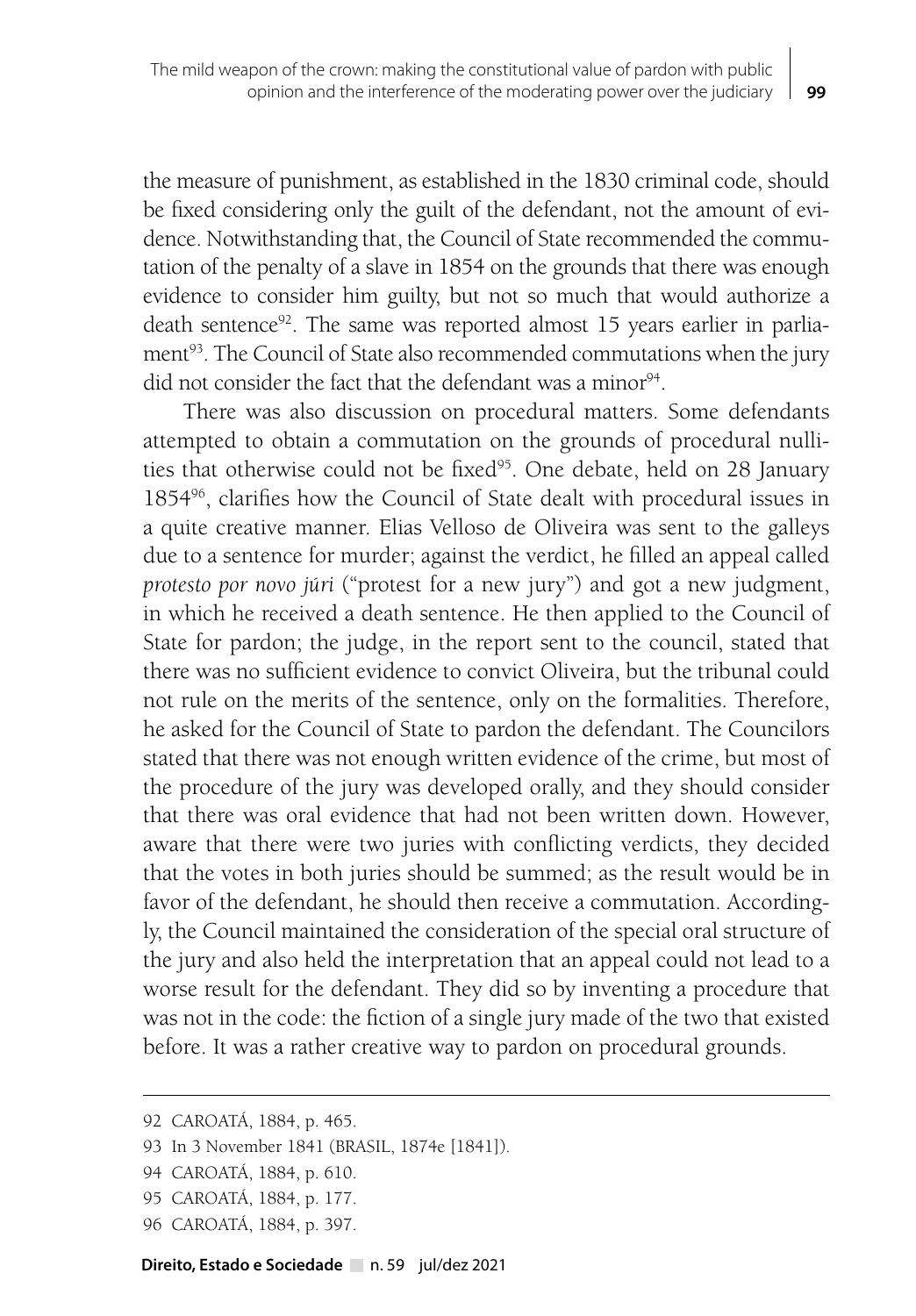The Council of State also discussed the requisites of crimes in its debates on pardon. For instance, he pardoned a defendant that committed the crime of *injuria* (insult) through a private letter; the judiciary considered that there was no need to use a public mean to commit the crime, while the Council of State thought otherwise<sup>97</sup>. This sort of crime, however, was considered private in Brazilian doctrine; that is to say, one that offends only a citizen, not the public order; therefore, some people said that even the emperor could not pardon such offenses<sup>98</sup>.

Other examples may be recalled. On one occasion, the judge informed the Council that there was no adequate place in his county (*comarca*) where convicted people could serve sentences of prison with labor; some of them were being treated as if they were sentenced to the galleys. The councilors suggested a commutation to compensate the extra harshness of the sentence99. In another case, a person sentenced to death got a commutation after waiting 16 years for an execution that did not come; this was considered unhuman and the imposition of a suffering that was not mandated either by law or by the sentence<sup>100</sup>.

These cases show us an important characteristic of 19<sup>th</sup>-century Brazilian law – especially regarding criminal issues. The Council of State, through the emperor and his pardoning power, could control the actions of the judiciary branch. Whether judges had forgotten to take some circumstance into consideration, had failed to conduct the procedure, or simply had taken bad decisions, the central power could always, through pardon, mild the conditions the defendants had to face. Moreover, this did not concern only judges. Decisions of jurors were also scrutinized by the central government, and the councilors did not hesitate to reform decisions they considered unlawful or even unreasonable. This showed how great was the power wielded by monarch and its immediate aids, but how it also carried a great risk. Doctrine sometimes criticized how the moderating power interfered into the judiciary branch because it seemed like some sort of micromanagement that could easily turn into despotism. Pinto Júnior, in 1874, explicitly stated those risks:

<sup>97</sup> BRASIL, s/d, p. 24.

<sup>98 &</sup>quot;Jornal do Comércio", 26 de março de 1871.

<sup>99</sup> CAROATÁ, 1884, p. 100.

<sup>100</sup> CAROATÁ, 1884, p. 395.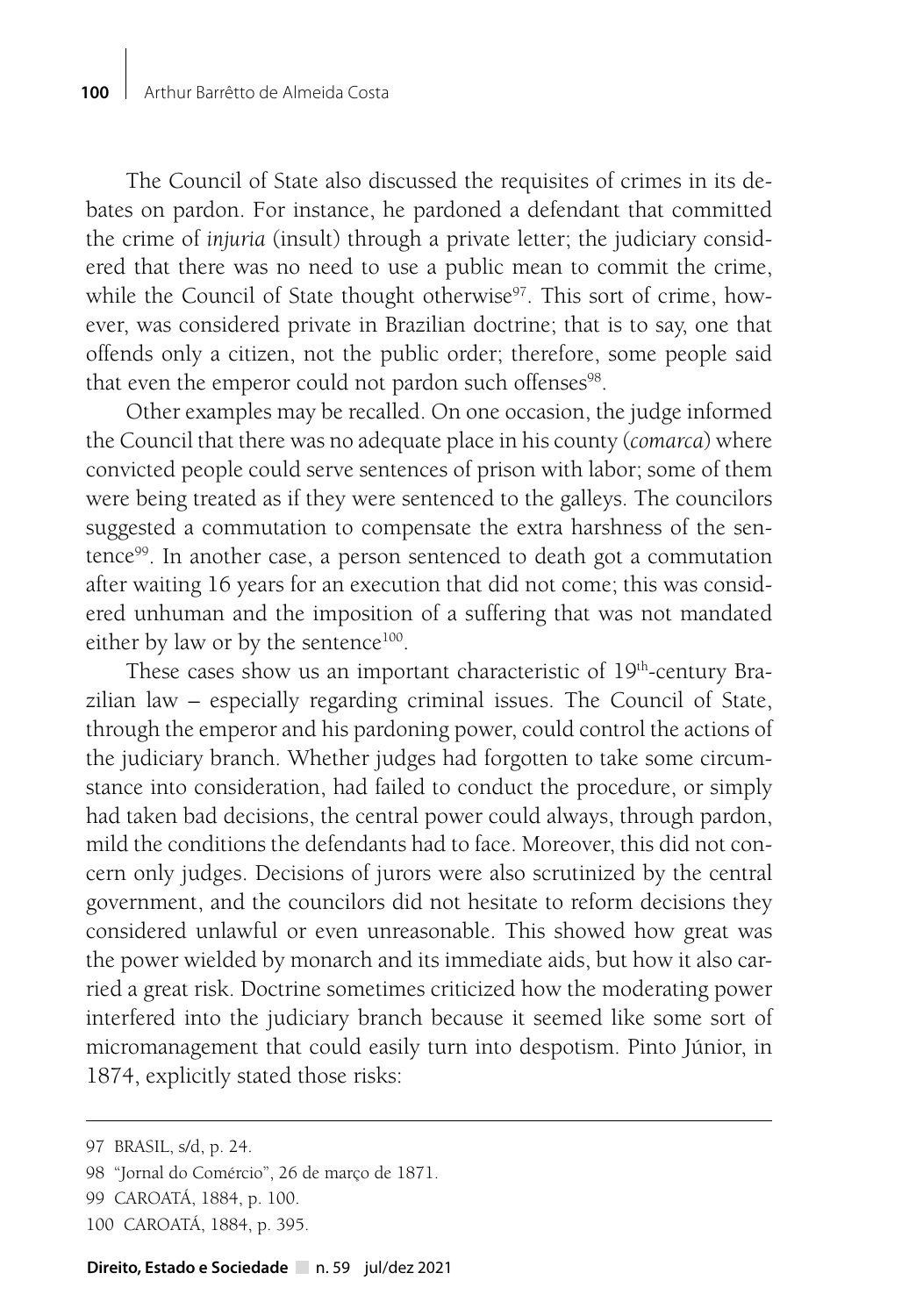the interference of royal power in the creation of laws and in the action of the executive branch, though broad, is not of so dreadful consequences, as it is the case with its so immediate and direct interference in the judiciary. The feudal times, when justice was made in the name of the king, are gone $101$ .

Feudalism could be over, but the role of the emperor in the system of justice was not. Justice was his inspiration, and pardon, his tool.

#### 5. Conclusion: How archaic criminal devices can be turned into fruitful constitutional ingredients

How could a seemingly insignificant and outdated instrument such as pardon exercise so much power in the legalistic environment of 19<sup>th</sup>-century Brazil?

Pardon, as a matter of fact, was deeply entangled with the logics of pre-modern governance. It reinforced the king's position as both the judge of last resort and the good, forgiving father. Such logics did not suit well the separation of powers that was so crucial to the *legal absolutism*<sup>102</sup> of the 1800s.

However, Brazil had a peculiarity not shared with its European counterparts. The tropical empire had enacted a fourth power: the *pouvoir moderateur* from Benjamin Constant, enshrined in the constitution and developed in the Brazilian constitutional thought. The emperor, under such institutional design, was not meant to simply wait for the political drama to unfold: he both reigned and ruled, in explicit contrast with the English constitutional experience. This rather peculiar situation implied that the monarch could – and should – act as the expression of the public opinion and represent the nation as a whole. As an active player, he should correct the exaggerations and missteps of the other branches of government. This was possibly truer for pardon than for any other royal prerogative.

As we saw, the emperor exercised his power from the top of a complex system that involved both press and parliament. They would promote public debate to evaluate most aspects of the emperor's actions and

<sup>101</sup> PINTO JR, 1874, pp. 108-109.

<sup>102</sup> Understood as the absolute grappling of law by the state, which, from the  $19<sup>th</sup>$  century onwards, start to act as the only possible source of law (GROSSI, 2010, p. 83; 1998).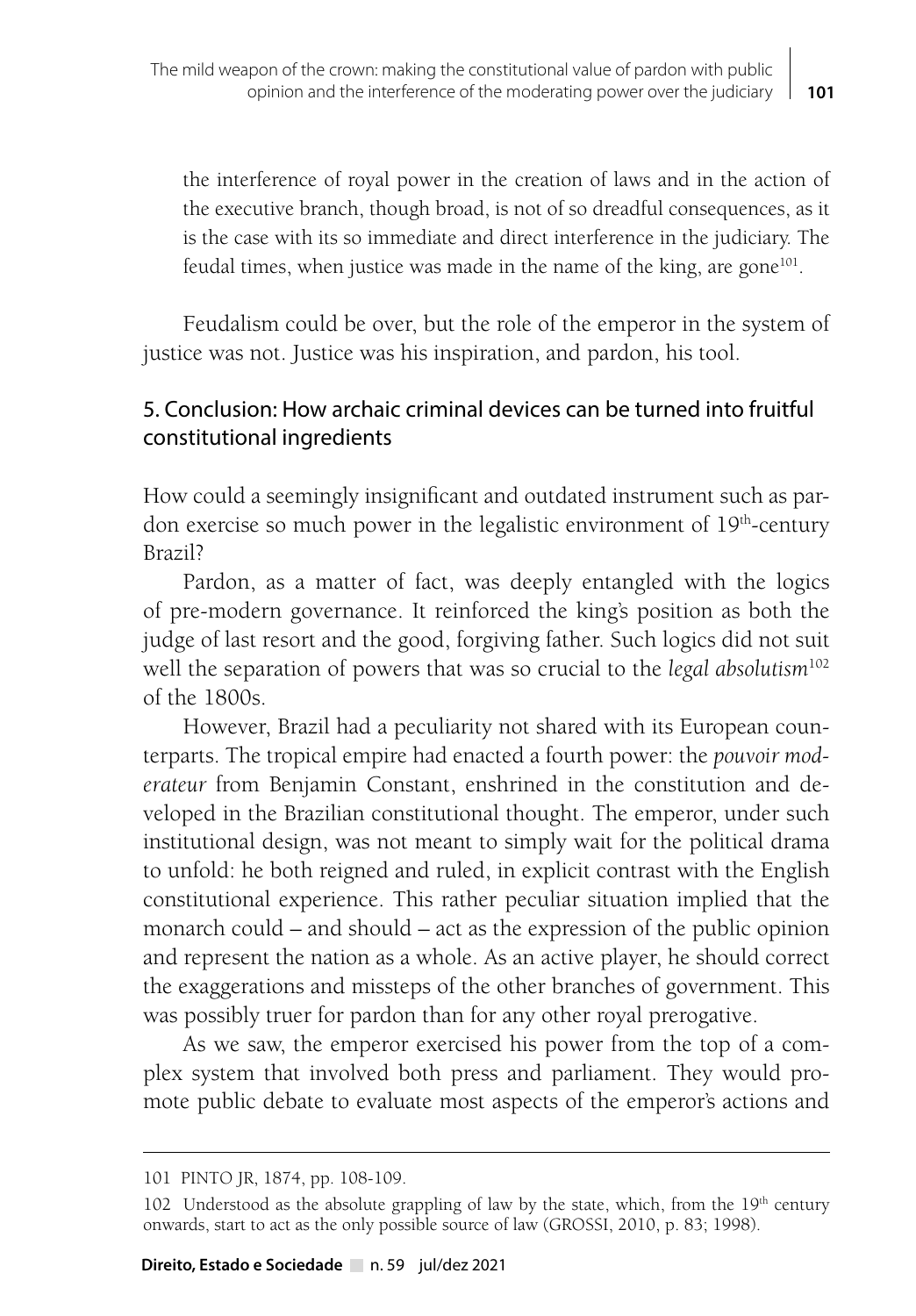guide his otherwise unlimited power: they were the informal checks and balances of a system that lacked judicial review. As a matter of fact, the parliament itself was considered as a stage for discussion: its proceedings were published daily in the newspapers, triggering all sorts of opinions from members of the public. Moreover, the Brazilian General Assembly could not only discuss legislation, but also examine the actions of the executive and moderating branches. The written dissemination of public documents, such as information on pardons, and opinions, letters and commentaries, turned a sovereign prerogative that could be forgotten in the drawers of bureaucracy into an object of public scrutiny. Therefore, the emperor could act accordingly to the "requests from the nation" and, at the same time, be criticized by the very same people when he failed to protect the interests of the population.

Judiciary flaws could also be corrected, and the Council of State, as the brains of the monarchy, would guide the actions of the emperor. The many obstacles of criminal procedure could be corrected, and prison administration would be turned into a more manageable task. But it is interesting to notice how centralized this endeavor had become. The fortune of single unimportant inmates from distant jails would be discussed in the highest spheres of the Rio de Janeiro imperial court.

Pardon, therefore, gives us a meaningful glimpse into the functioning of the Brazilian imperial government. A system that, in formal terms, relied heavily on the emperor, but which was in practice also entrusted to some other actors. The public opinion was central, and the press, though not formally a part of the State, was crucial to the functioning of its engines. The Council of State had an important role overviewing the State apparatus. And the quest for centralization was a crucial aspect of the daily activity of the court's administration, as most of those institutions had their seats in Rio de Janeiro. How successful those forces were, and the day-to-day adversities of their tasks, however, are topics for another research.

As diverse as they are, legal institutes change constantly. Pardon entered the 19<sup>th</sup> century as a reminiscence from the Portuguese Ancien Ré*gime*, but throughout the empire, it adjusted itself to the new reality of Brazilian law. It became an important piece of constitutional engineering and, as such, it is a privileged observatory of  $19<sup>th</sup>$ -century public law and its underlying ideologies.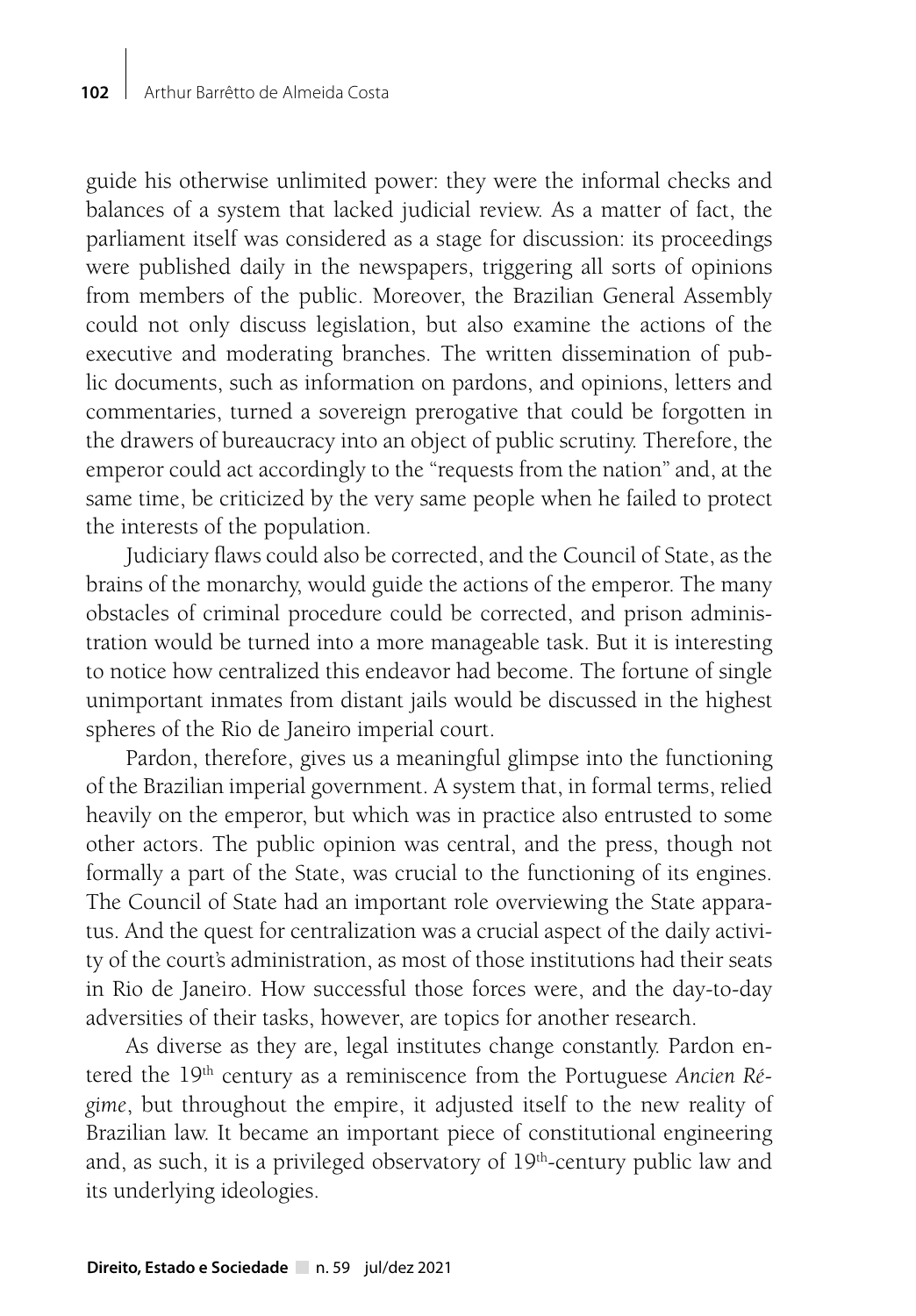### References

A ACTUALIDADE: Órgão do Partido Liberal. Ouro Preto (MG): 1878- 1882.

ALESSI, Giorgia. *Il processo penale:* profilo storico. Roma; Bari: Laterza, 2007. A PÁTRIA. São Félix: 1891-1899.

- A PROVÍNCIA DE MINAS: Órgão do Partido Conservador. Ouro Preto: 1884-1974.
- A REFORMA: Órgão Democrático: Rio de Janeiro, 1869-1879.
- ASTRO DE MINAS. São João d'El-Rey: 1827-1839
- BARATA, Alexandre Mansur. A revolta do ano da fumaça. *Revista do Arquivo Público Mineiro*, n. 50, v. 1, pp. 79-91, jan./jun, 2014.
- BECCARIA, Cesare Bonesana, Marquês de. *Dos delitos e das penas*. S. l.: s.d.. Disponível em: http://www.ebooksbrasil.org/adobeebook/delitos B.pdf. Acesso em: 16 fev. 2016.
- BELLABARBA, Marco. Pace pubblica e pace privata: linguaggi e istituzioni processuali nell'Italia moderna. In: BELLABARBA, Marco; SCHWER-HOFF, Gerd; ZORZI, Andrea (Orgs.). *Criminalià e giustizia in Germania e in Italia:* pratiche giudiziarie e linguaggi giuridici tra tardo medioevo ed età moderna. Bolonha; Berlin: Il Mulino; Duncker & Humboldt, 1999.
- BRASIL. *Constituição política do Império do Brasil*: Carta de Lei de 25 de Março de 1824. Disponível em: http://www.planalto.gov.br/ccivil\_03/ constituicao/constituicao24.htm. Acesso em: 16 maio 2021.
- BRASIL. *Annaes do parlamento brasileiro* 1844, Tomo 1. Rio de Janeiro: Tipografia do Imperial Instituto Artístico, 1874a.
- BRASIL. *Annaes do parlamento brasileiro* 1855, Tomo 3. Rio de Janeiro: Tipografia do Imperial Instituto Artístico, 1874b.
- BRASIL. *Annaes do parlamento brasileiro* 1867, Apêndice. Rio de Janeiro: Tipografia do Imperial Instituto Artístico, 1874c.
- BRASIL. *Annaes do parlamento brasileiro* 1868. Rio de Janeiro: Tipografia do Imperial Instituto Artístico, 1874d.
- BRASIL. *Annaes do parlamento brasileiro* 1841, Tomo 3. Rio de Janeiro: Tipografia do Imperial Instituto Artístico, 1874e.
- BRASIL. *Annaes do parlamento brasileiro* 1843, Tomo 1b. Rio de Janeiro: Tipografia do Imperial Instituto Artístico, 1874f.
- BRASIL. *Annaes do parlamento brasileiro*: assembleia constituinte 1823, Tomo 1. Rio de Janeiro: Tipografia do Imperial Instituto Artístico, 1874g.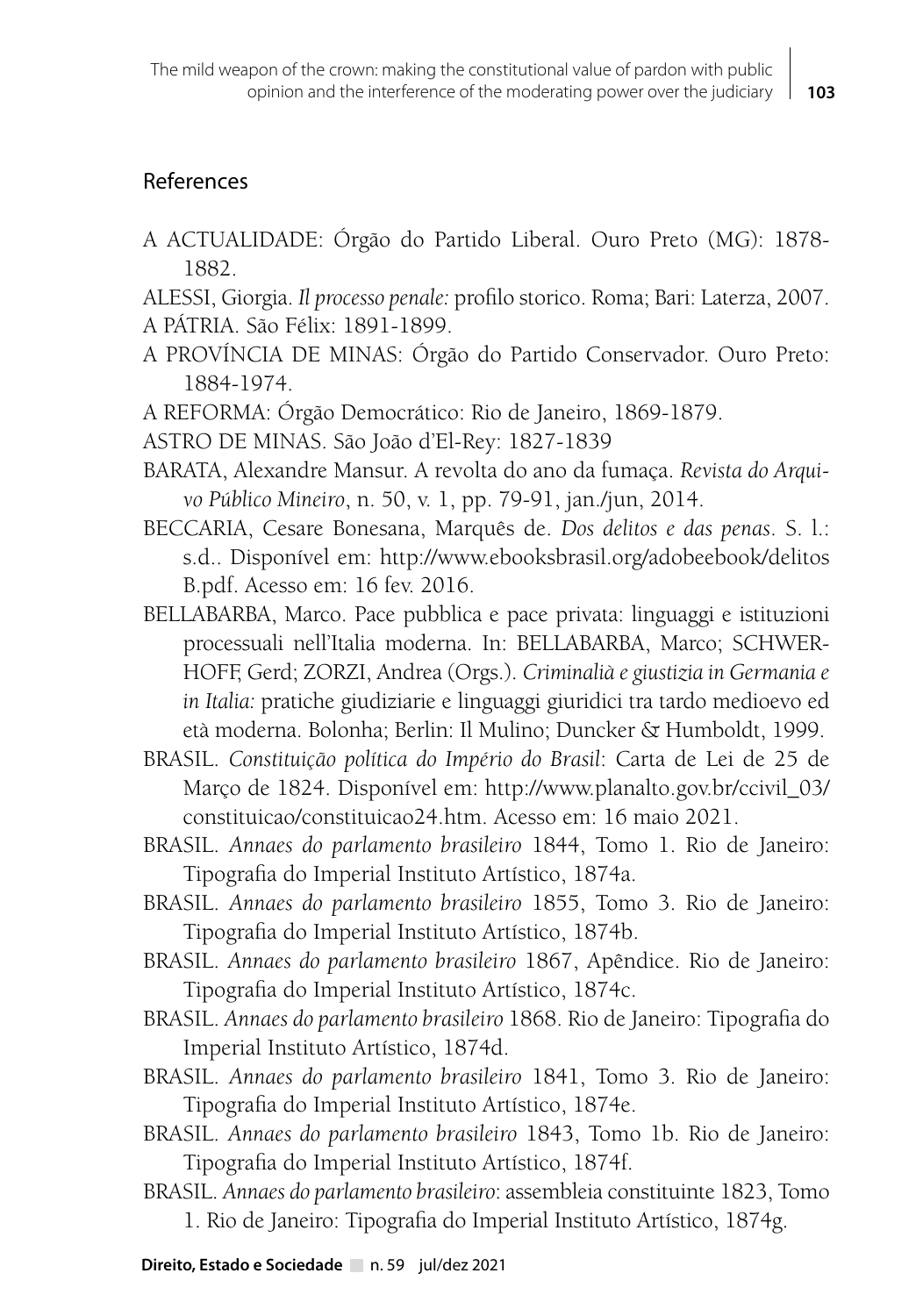- BRASIL. *Annaes do parlamento brasileiro:* assembleia constituinte 1823, Tomo 2. Rio de Janeiro: Tipografia do Imperial Instituto Artístico, 1874h.
- BRASIL. *Annaes do Senado Imperial* 1867, Tomo 2. Rio de Janeiro: Tipografia do Imperial Instituto Artístico, 1874i.
- BRASIL. *Consultas da Secção de Justiça do Conselho de Estado*, 1872-1889. Rio de Janeiro: s/ed., s/d.
- BROTERO, José Maria de Avellar. *A filosofia do direito constitucional por um ex-magistrado*. São Paulo: Tipografia do Governo, 1842.

CAROATÁ, José Próspero Jeová da Silva. *Imperiaes resoluções sobre consultas tomadas na seção de justiça do Conselho de Estado, desde 1842 quando começou a funcionar até hoje*. Rio de Janeiro: Garnier, 1884,

- CARVALHO, José Murilo de. *A construção da ordem*: a elite política imperial. *Teatro de sombras:* a política imperial. 4ª ed. Rio de Janeiro: Civilização Brasileira, 2008.
- CAVANNA, Adriano. *Storia del diritto moderno in Europa*: le fonti e il pensiero giuridico, 2. Milano: Giuffrè, 2005.
- COHEN, Débora. La procédure de grâce au XVIIIe siècle: restaurer un ordre ou reconnaître l'innocence? *Revue d'histoire moderne et contemporaine*, v. 54, n. 2, pp. 91-116, abr./jun., 2007.
- CONTINENTINO, Marcelo Casseb. *História do Controle da Constitucionalidade das Leis no Brasil*: percursos do pensamento constitucional no século XIX (1824-1891). 1. ed. São Paulo: Almedina, 2015.
- CORREIO MERCANTIL. Rio de Janeiro: 1830-1836.

CORREIO OFFICIAL. Rio de Janeiro: 1833-1841.

- CORREIO PAULISTANO. São Paulo: 1854-1942.
- COSTA, Arthur Barrêtto de Almeida Costa. Poder e Punição Através da Clemência: O Direito de Graça entre Direito Penal e Constitucional na Cultura Jurídica Brasileira (1824-1924). *Revista do IHGB*, a. 180, v. 481, pp. 255-304, set./dez., 2019a.
- COSTA, Arthur Barrêtto de Almeida. Perdoar e Punir em tempos de Transição: O Recurso de Graça no Conselho de Estado do Brasil (1828- 1834). *Rev. Direito Práx***.**, v. 10, n. 4, pp. 2341-2366, Dec. 2019b.
- DANTAS, Mônica Duarte; VELLOSO, Júlio Cesar de Oliveira Debates parlamentares e seus usos pelos historiadores. *Revista do IHGB*, n. 477, pp. 45-71, mai./ago. 2018
- DE BROUWER, Jérome. Abolir? La peine de mort et l'avènement de l'abolition de fait en Belgique. *Annales de droit de Louvain.* 69 (3), pp. 211- 227, 2009.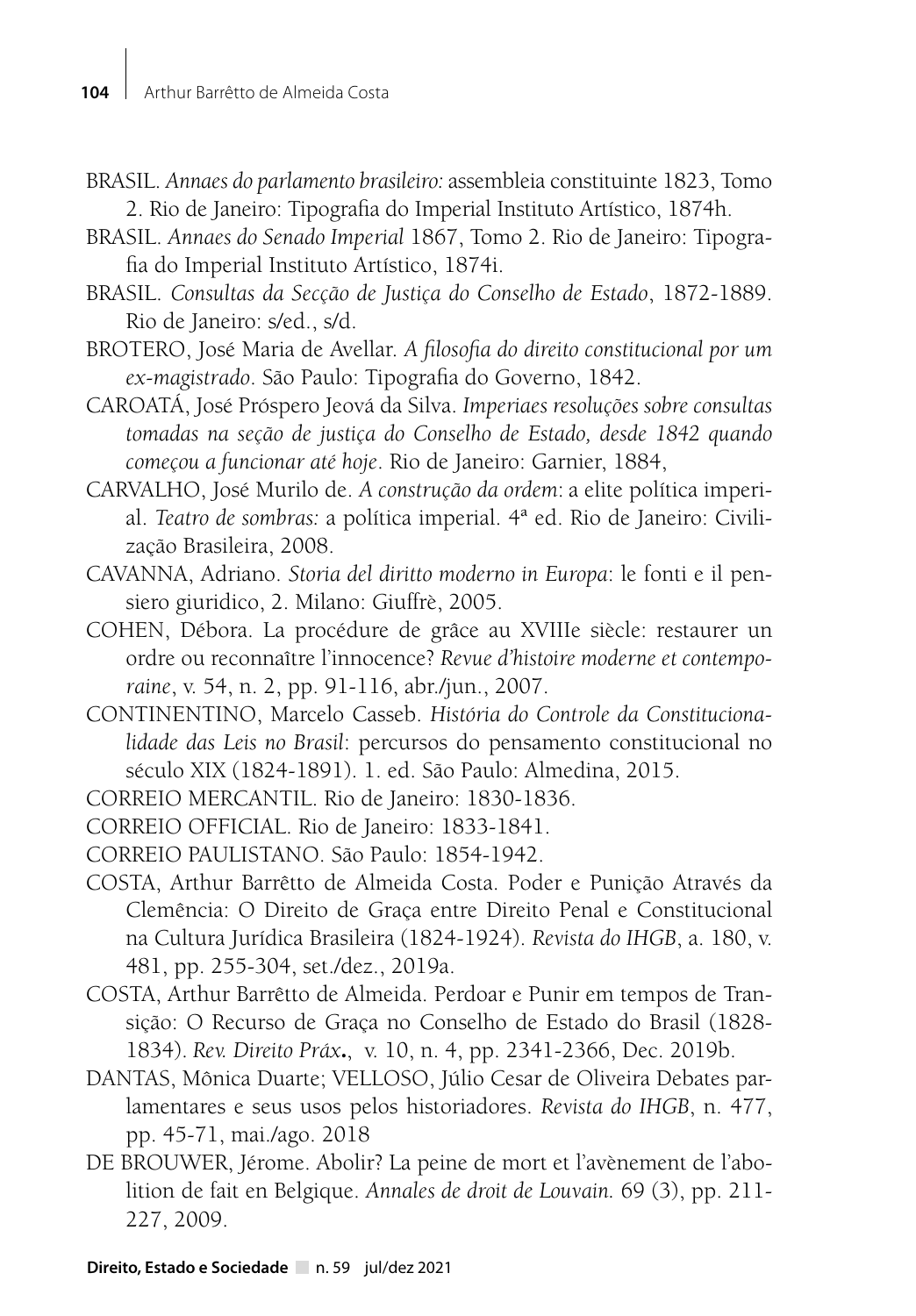DIÁRIO DE PERNAMBUCO. Recife: 1825-1984.

DIÁRIO DE SÃO PAULO: Jornal Diário e Livre. São Paulo: 1865-1878.

DIÁRIO DO RIO DE JANEIRO. Rio de Janeiro: 1821-1878.

- DORRIS, J. T. Pardoning the Leaders of the Confederacy. *The Mississippi Valley Historical Review*, v. 15, n. 1, pp. 3-21, Jun., 1928.
- FERRETTI, Danilo José Zioni. Entre profecias e prognósticos: Januário da Cunha Barbosa, a escravidão e o futuro da nação (1830-1836). *Tempo*, v. 20, pp. 1-22, jan./dez., 2014.
- FOCARDI, Filipo. Giustizia e ragion di stato. La punizioni dei criminali di guerra tedeschi in Italia. In: HÄRTER, Karl; NUBOLA, Cecilia (Orgs). *Grazia e giustizia*: figure dela clemenza fra tardo medioevo ed età contemporanea. Bologna: Il Mulino, 2011.
- GAUVARD, Claude. Grâce et execution capitale: les deux visages de la justice royale française à la fin du moyen âge. *Bibliothèque de l'École des Chartes*, v. 153, nº. 2, pp. 275-290, jul./dez., 1995.
- GAUVARD, Claude. La grazia del re di Francia alla fine del medioevo. In: HÄRTER, Karl; NUBOLA, Cecilia (Orgs). *Grazia e giustizia:* figure dela clemenza fra tardo medioevo ed età contemporanea. Bologna: Il Mulino, 2011.
- GAZETA DE NOTÍCIAS. Rio de Janeiro: 1875-1956.
- GROSSI, Paolo. *Assolutismo giuridico e diritto privato.* Milano: Giuffrè, 1998.
- GROSSI, Paolo. *A history of European Law.* Chichester: Wiley-Blackwell, 2010.
- GRUPP, Stanley. Some historical aspects of pardon in England. *The American Journal of Legal History*, v. 7, n. 1, pp. 51-62, jan., 1963.
- HARVEY, Barbara. Draft Letters Patent of Manumission and Pardon for the Men of Somerset in 1381. *The English Historical Review*, v. 80, n. 314, pp. 89-91, jan. 1965.
- HESPANHA, Antônio Manuel. Da "iustitia" à "disciplina": textos, poder e política penal no Antigo Regime. In: HESPANHA, Antônio Manuel. *Justiça e litiosidade*: História e prospectiva. Lisboa: Fundação Calouste Gulbenkian, 1993.
- HESPANHA, Antônio Manuel. As outras razões da política: a economia da "graça". In: HESPANHA, Antônio Manuel. *A política perdida*: ordem e governo antes da modernidade. Curitiba: Juruá, 2010.

JORNAL DO COMMERCIO. Rio de Janeiro: 1874-1952.

JORNAL DO RECIFE. Recife: 1858-1938.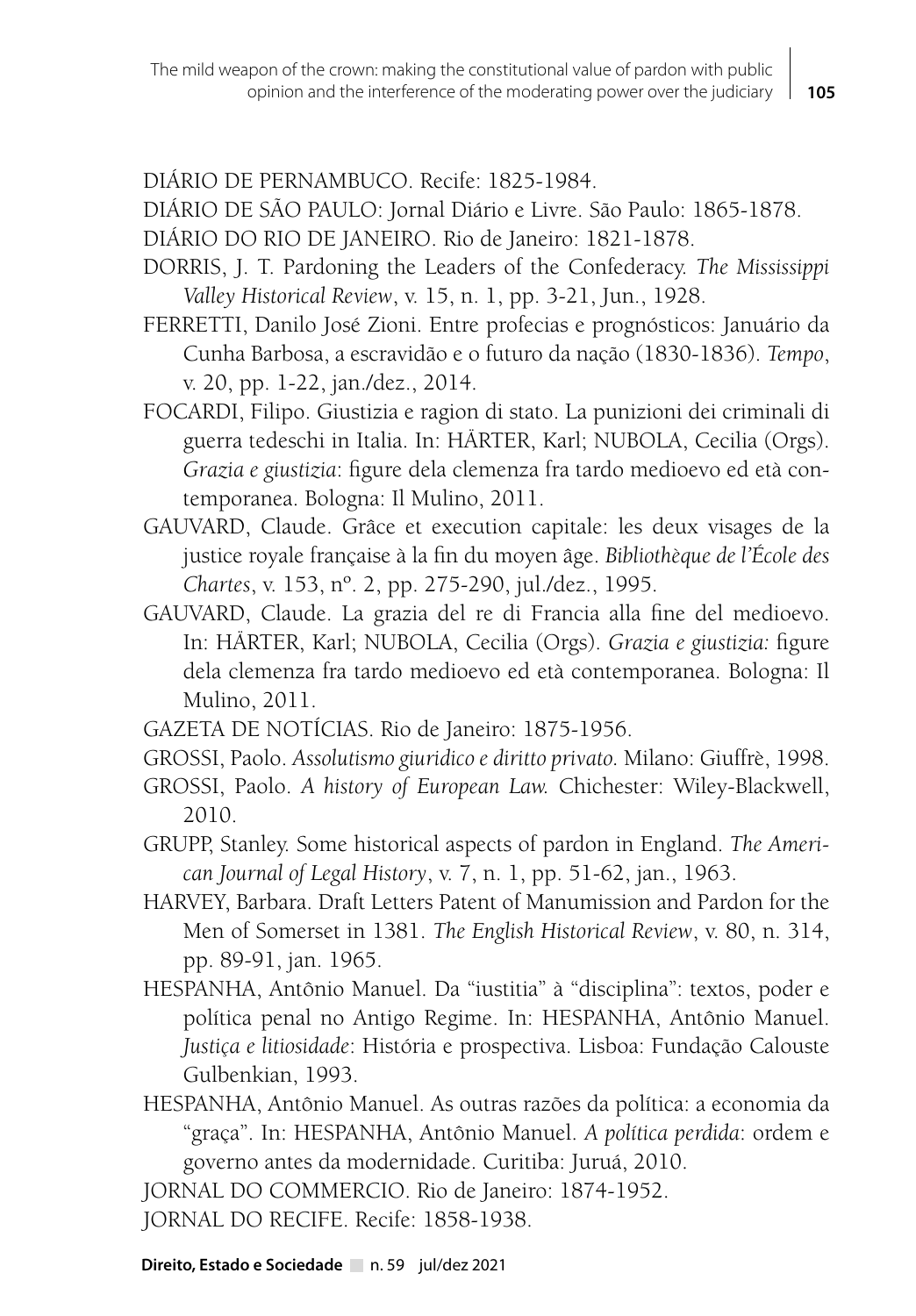- KESPER-BIERMAN, Sylvia. La grazia nella Germania dello XIX secolo. In: HÄRTER, Karl; NUBOLA, Cecilia (Orgs). *Grazia e giustizia:* figure dela clemenza fra tardo medioevo ed età contemporanea. Bologna: Il Mulino, 2011.
- KOTKAS, Toomas. Kant on the right of pardon: a necessity and ruler's personal forgiveness. *Kant studien*, v. 102, n. 4, S. 413-421, 2011.
- KOTKAS, Toomas. Pardoning in nineteenth century Finland: at the interface of early modern and modern criminal law. *Rechtsgeschichte*, Frankfurt am Main, v. 5, n. 10, pp. 152-168, jul/dez, 2007.
- LIMA LOPES, José Reinaldo de. *O oráculo de Delfos*: Conselho de Estado no Brasil Império. São Paulo: Saraiva, 2010.
- LOBO, Eulália Maria Lahmeyer; CANAVARROS, Octavio; FERES, Zakia; GONÇALVES, Sônia; MADUREIRA, Lucena Barbosa. Evolução dos preços e do padrão de vida no Rio de Janeiro, 1820-1930. *Revista Brasileira de Economia*, n. 25, v. 4, pp. 235-265, out./dez. 1971.
- LOBO, Judá Leão; PEREIRA, Luís Fernando Lopes. A imprensa do segundo reinado no processo político-constitucional: força moral e opinião pública. *Revista da Faculdade de Direito – UFPR*, vol. 59, n. 1, pp. 179-206, 2014.
- LOBO, Judá Leão. Discussão pública e formação da cultura jurídica: contribuição metodológica à história do direito brasileira. *Quaestio Iuris*, vol. 08, nº. 03, pp. 1688-1710, 2015.
- LOBO, Judá Leão. Estudo sobre "O oráculo de delfos: o conselho de estado no Brasil-Império", de José Reinaldo de Lima Lopes. *Rev. Direito Práx*., v. 9, n. 3, pp. 1363-1400, Sept. 2018.
- LOBO, Judá Leão. O que é a opinião pública? Estudo de história constitucional brasileira. *Quaestio Iuris*, vol. 10, nº. 01, pp. 494-518, 2017.
- LUGO, Gibran Bautista y. Cédulas del perdón real a los rebeldes de la Ciudad de México, 1627. *Estudios de Historia Novohispana*, n. 52, pp. 68-74, 2015.
- LYNCH, Christian Edward Cyrill. *Monarquia sem despotismo e liberdade sem anarquia*: o pensamento político do Marquês de Caravelas (1821- 1836). Belo Horizonte: Editora UFMG, 2014.
- MANNORI, Luca; SORDI, Bernardo. *Storia del diritto amministrativo*. 5ª Ed. Roma; Bari: Laterza, 2013.
- MASSUCHETTO, Vanessa Caroline; PEREIRA, Luís Fernando Lopes. O rei como dispensador da graça: autos de livramento crime e cultura jurídica criminal em Curitiba (1777-1800). Tempo, Niterói , v. 26, n. 1, pp. 123-142, Apr. 2020 .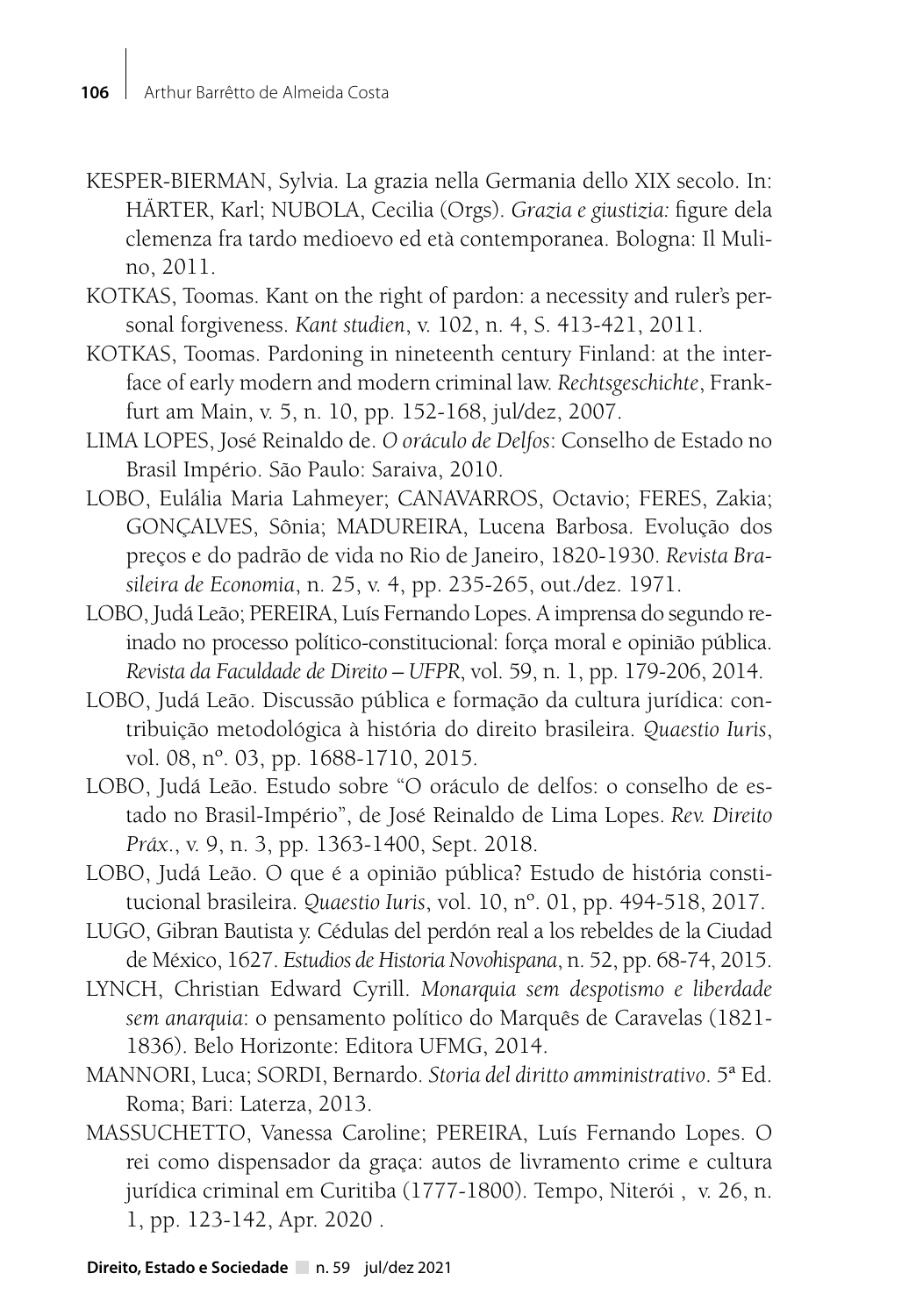- MOORE, Kathleen Dean. *Pardons*: justice, mercy and the public interest. New York: 1989.
- MUTUCA PICANTE. Rio de Janeiro: 1834-1835.
- NEVES, Lúcia Bastos Pereira das. Opinião pública. In: FERES JR, João (Org.). *Léxico da história dos conceitos políticos no Brasil***.** Belo Horizonte: Editora UFMG, 2014.
- NUBOLA, Cecilia. Giustizia, perdono, oblio: la grazia in Itália dall'età moderna ad oggi. In: HÄRTER, Karl; NUBOLA, Cecilia (Orgs). *Grazia e giustizia*: figure dela clemenza fra tardo medioevo ed età contemporanea. Bologna: Il Mulino, 2011.
- O BRASIL. Rio de Janeiro: 1863-1876.
- O PAIZ. Cuiabá: 1884-1934.
- O RAIO. Aracaju: 1875-1885.
- O SETE D'ABRIL. Rio de Janeiro: 1833-1839.
- O UNIVERSAL: Imparcialidade, Justiça e Tolerância. São Luís: 1852.
- PINTO JÚNIOR, Joaquim Antônio. No crime de injúrias, o perdão ou a comutação da pena estão subordinados a condições especiais. *Gazeta Jurídica*, a. 2, v. 3, pp. 105-114, 5 de abril de 1874.
- PIROLA, Ricardo Figueiredo. Cartas ao Imperador: os pedidos de perdão de réus escravos e a decisão de 17 de outubro de 1872. *Almanack*, n. 13, pp. 130-152, Aug. 2016.
- RIBEIRO, João Luís. *No meio das galinhas, as baratas não têm razão*: a lei de 10 de junho de 1835: os escravos e a pena de morte no Império do Brasil (1822-1889). Rio de Janeiro: Renovar, 2005.
- SARASÓLA, Ignácio Fernandes. Opinión pública y "liberdades de expressión" em el constitucionalismo español (1726-1845). *Historia Constitucional*, n. 7, pp. 159-186, 2006.
- SCHEUTZ, Martin. Una lunga lotta per la giustizia? Rivolta e pacificazioni dopo il tumulti nel Salzkammergut del 1601-1602. In: HÄRTER, Karl; NUBOLA, Cecilia (Orgs). *Grazia e giustizia*: figure dela clemenza fra tardo medioevo ed età contemporanea. Bologna: Il Mulino, 2011.
- SENECA, Lucius Annasus. *Moral Essays*. Trad. John W. Basore. London: W. Heinemann, 1928-1935. 3 vols.: Volume III, s/d. Disponível em: http://www.stoics.com/seneca\_essays\_book\_3.html.
- SERRAINO, Marco. Gratia Gratiae Gratia. La clemenza individuale tra pienezza e divisione del potere. *Materiali per una storia della cultura giuridica*, nº 1/2019, pp. 227-258, jan./dez. 2019.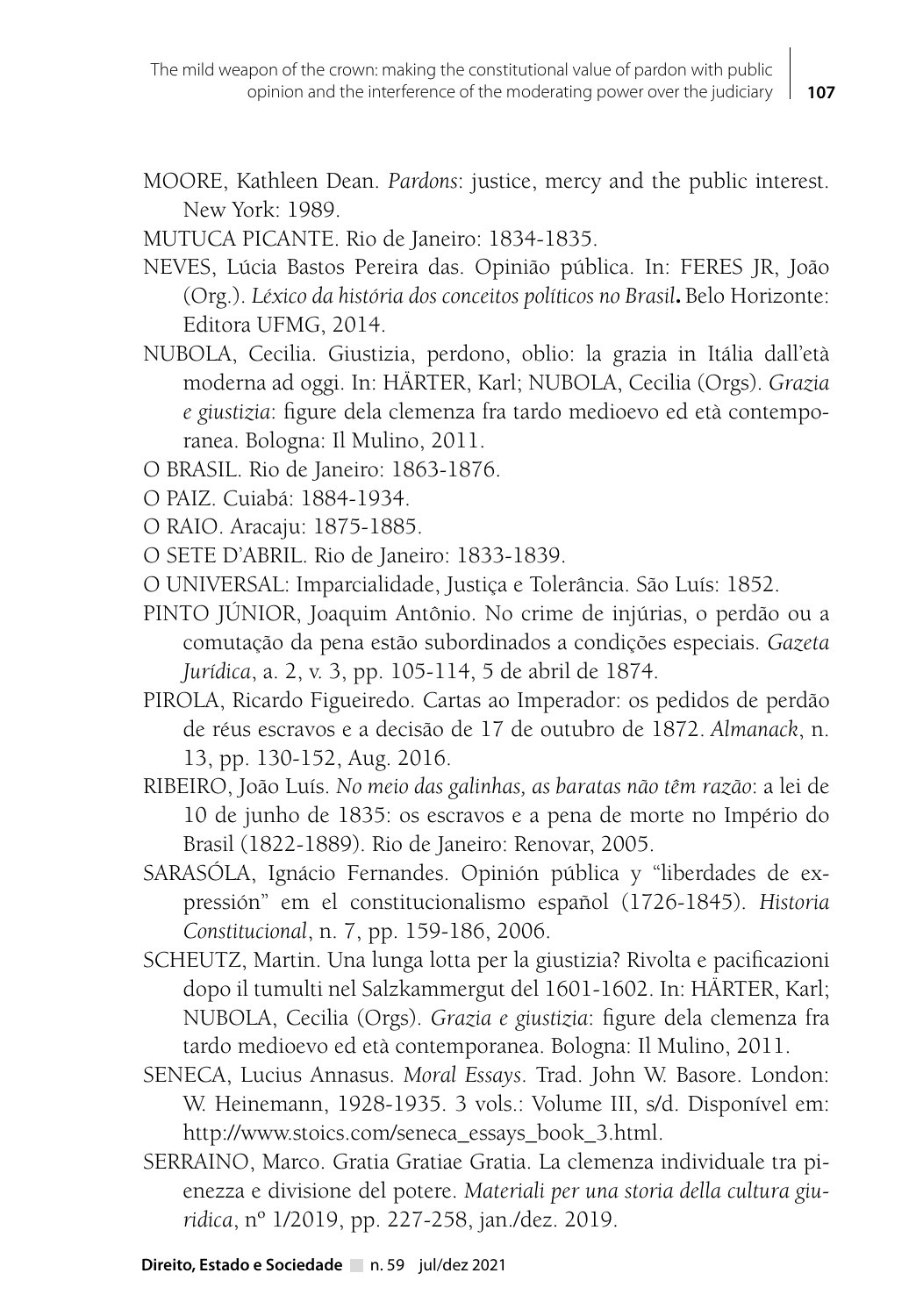- SILVA, Wlamir. Usos da fumaça: a revolta do Ano da Fumaça e a afirmação moderada na Província de Minas. *Locus – Revista De História*, v. 4, n. 1, pp. 105-118, 1998.
- SLEMIAN, Andrea. *Sob o império das leis*: constituição e unidade nacional na formação do Brasil (1822-1834). São Paulo: Hucitec, 2009.
- SNYDER, Henry L. The Pardon of Lord Bolingbroke. *The Historical Journal*, v. 14, n. 2, pp. 227-240, Jun., 1971.
- STOLLEIS, Michael. Interpretação Judicial na Transição do Antigo Regime ao Constitucionalismo. *Cadernos do PPGDir./UFRGS*, v. 9, n. 2, dez. 2014.
- STRANGE, Carolyn. *Discretionary justice*: pardon and parole in New York from the revolution to the depression. New York: New York University Press, 2016.
- STRANGE, Carolyn. The unwritten law of executive justice: pardoning patricide in reconstruction-era New York. *Law and History Review*, v. 28, n. 4, pp. 891-930, nov. 2010.

Recebido em 20 de novembro de 2020. Aprovado em 28 de abril de 2021.